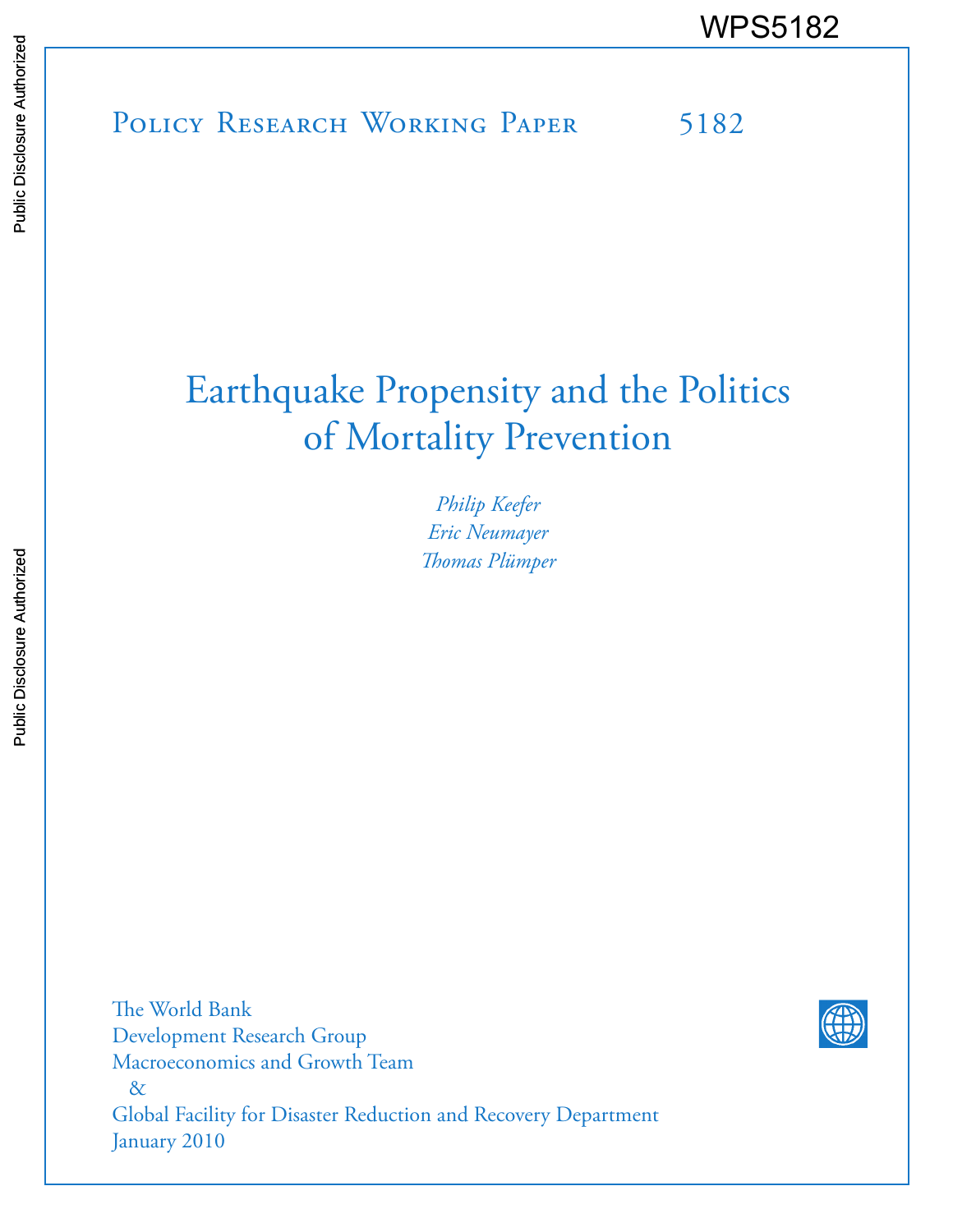#### POLICY RESEARCH WORKING PAPER 5182

#### **Abstract**

Governments can significantly reduce earthquake mortality by implementing and enforcing quake-proof construction regulation. The authors examine why many governments do not. Contrary to intuition, controlling for the strength and location of actual earthquakes, mortality is lower in countries with higher earthquake propensity, where the payoffs to mortality prevention are higher. Importantly, however, the government response to earthquake propensity depends on country income and the political incentives of governments to provide public goods to citizens. The opportunity costs of earthquake mortality prevention are higher in poorer countries; rich countries invest more in mortality

prevention than poor countries in response to a higher earthquake propensity. Similarly, governments that have fewer incentives to provide public goods, such as younger democracies, autocracies with less institutionalized ruling parties and countries with corrupt regimes, respond less to an elevated quake propensity. They therefore have higher mortality at any level of quake propensity compared to older democracies, autocracies with highly institutionalized parties and non-corrupt regimes, respectively. The authors find robust evidence for these predictions in our analysis of earthquake mortality over the period 1960 to 2005.

This paper—a product of the Macroeconomics and Growth Team, Development Research Group and the Global Facility for Disaster Reduction and Recovery Department—is part of a larger effort in the departments to study the main sources of vulnerability and to disseminate the emerging findings of the forthcoming joint World Bank-UN Assessment of the Economics of Disaster Risk Reduction.. Policy Research Working Papers are also posted on the Web at http://econ. worldbank.org. The author may be contacted at Pkeefer@worldbank.org.

*The Policy Research Working Paper Series disseminates the findings of work in progress to encourage the exchange of ideas about development*  issues. An objective of the series is to get the findings out quickly, even if the presentations are less than fully polished. The papers carry the *names of the authors and should be cited accordingly. The findings, interpretations, and conclusions expressed in this paper are entirely those of the authors. They do not necessarily represent the views of the International Bank for Reconstruction and Development/World Bank and its affiliated organizations, or those of the Executive Directors of the World Bank or the governments they represent.*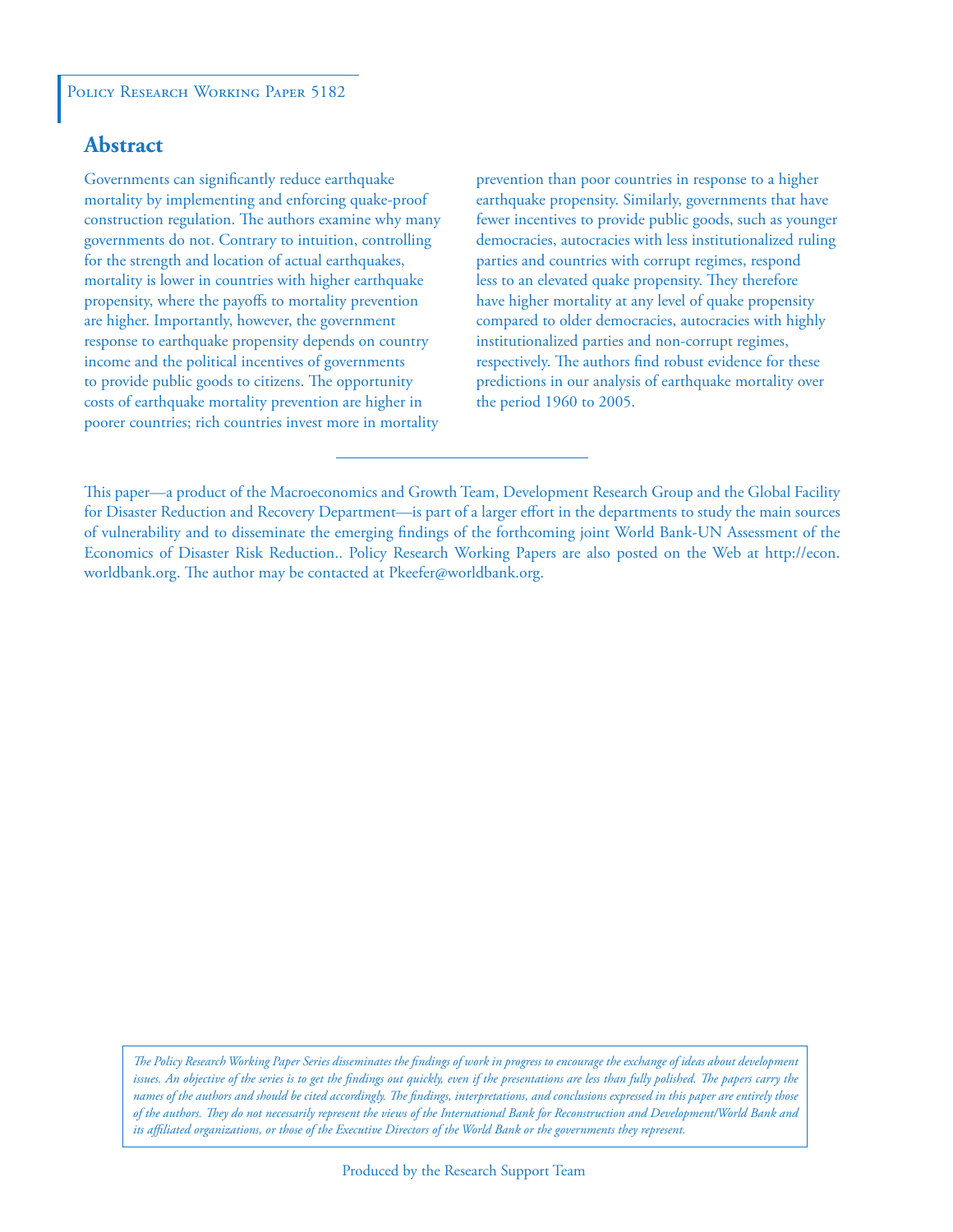## **Earthquake Propensity and the Politics of Mortality**

### **Prevention**

Philip Keefer (The World Bank) Eric Neumayer (London School of Economics) Thomas Plümper (University of Essex)

Keywords: disaster, mortality, political economy, democracy, risk, public goods

Corresponding author:

Philip Keefer pkeefer@worldbank.org 202-458-2479

Acknowledgements: We are grateful to Apurva Sanghi, S. Ramachandran and seminar participants at the World Bank for valuable comments. This paper was commissioned by the joint World Bank – UN Project on the Economics of Disaster Risk Reduction. Partial funding of this work by the Global Facility for Disaster Reduction and Recovery is gratefully acknowledged. The findings, interpretations, and conclusions expressed in this paper are entirely those of the authors. They do not necessarily represent the views of the International Bank for Reconstruction and Development/World Bank and its affiliated organizations, or those of the Executive Directors of the World Bank or the governments they represent.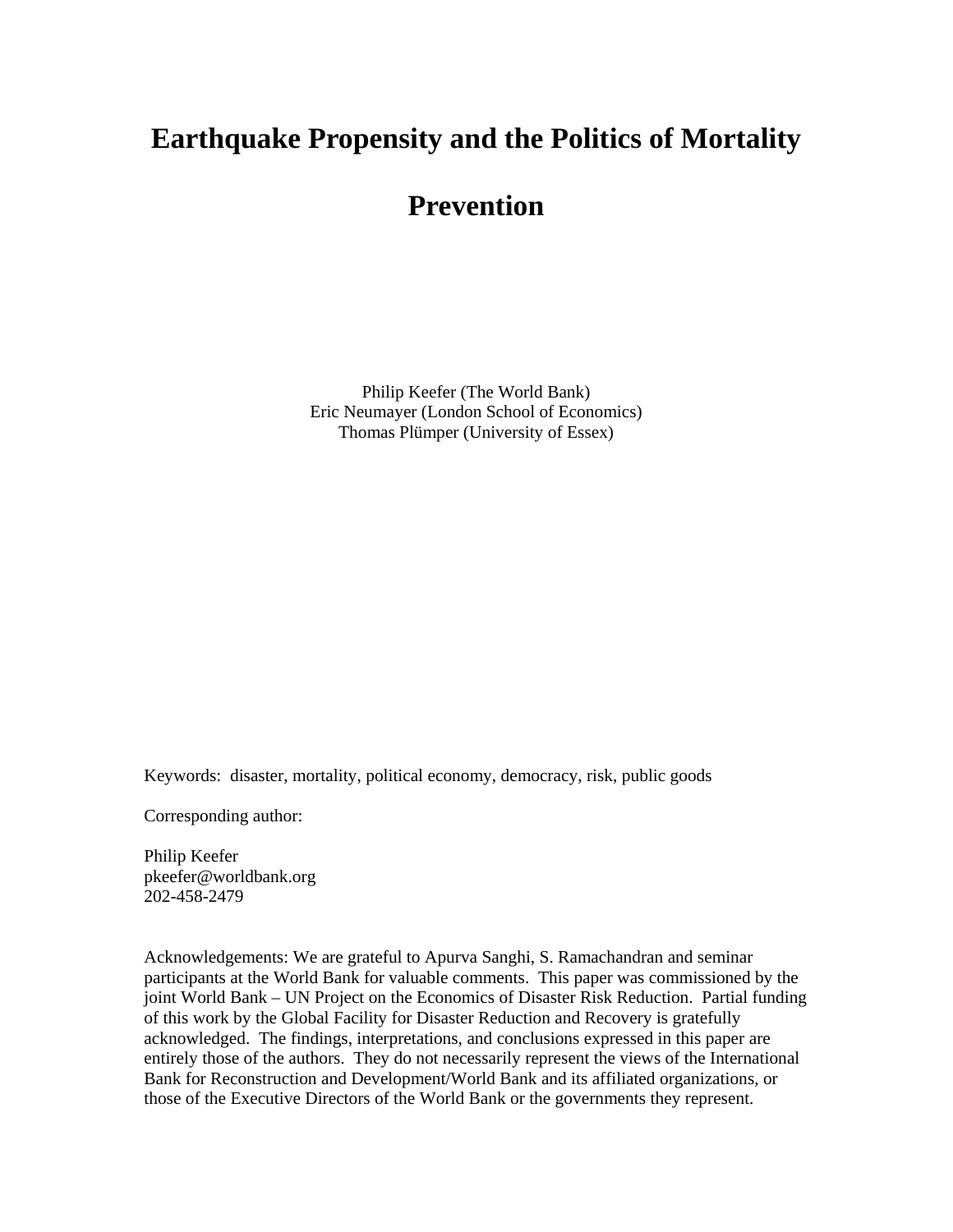#### **1. Introduction**

No government can prevent earthquakes. All governments, though, can optimize the regulations that reduce mortality when disaster strikes. Yet, earthquake mortality varies widely and systematically across countries. For example, in Japan and California, earthquake prone areas known for their strict regulations and enforcement, even large quakes cause few fatalities. In other countries and regions, however, much less powerful earthquakes at times kill large numbers of people.

We argue that a set of inter-related factors is responsible for these vast differences in mortality. One is that the propensity for experiencing a strong earthquake varies greatly across different parts of the world. Since most earthquakes result from sudden movements of tectonic plates, most earthquakes occur at the intersection of those plates. However, this does not imply that areas where quakes are strongest and most frequent necessarily experience the highest quake mortality. Governments in countries with a higher earthquake propensity implement more effective earthquake mortality prevention measures. As a consequence, a seeming paradox occurs: earthquake mortality is *lower* in areas with *higher* quake propensity, controlling for the strength of an actually occurring quake.

This relationship, however, is not unconditional and depends on additional economic and political factors that influence governments' ex ante preventive measures and condition the effect of earthquake propensity on earthquake mortality. We identify two sets of intervening factors. First, the wealth of countries matters because the opportunity costs of earthquake mortality prevention policies tend to be higher at lower levels of per capita income. Earthquake-proof construction significantly increases the construction cost of houses and infrastructure and in poorer countries households and governments have more effective ways to spend scarce resources at their disposal than to invest in earthquake proof construction. And second, political incentives such as the level of democracy and governments' ability (or lack thereof) to credibly commit themselves to enforcing effective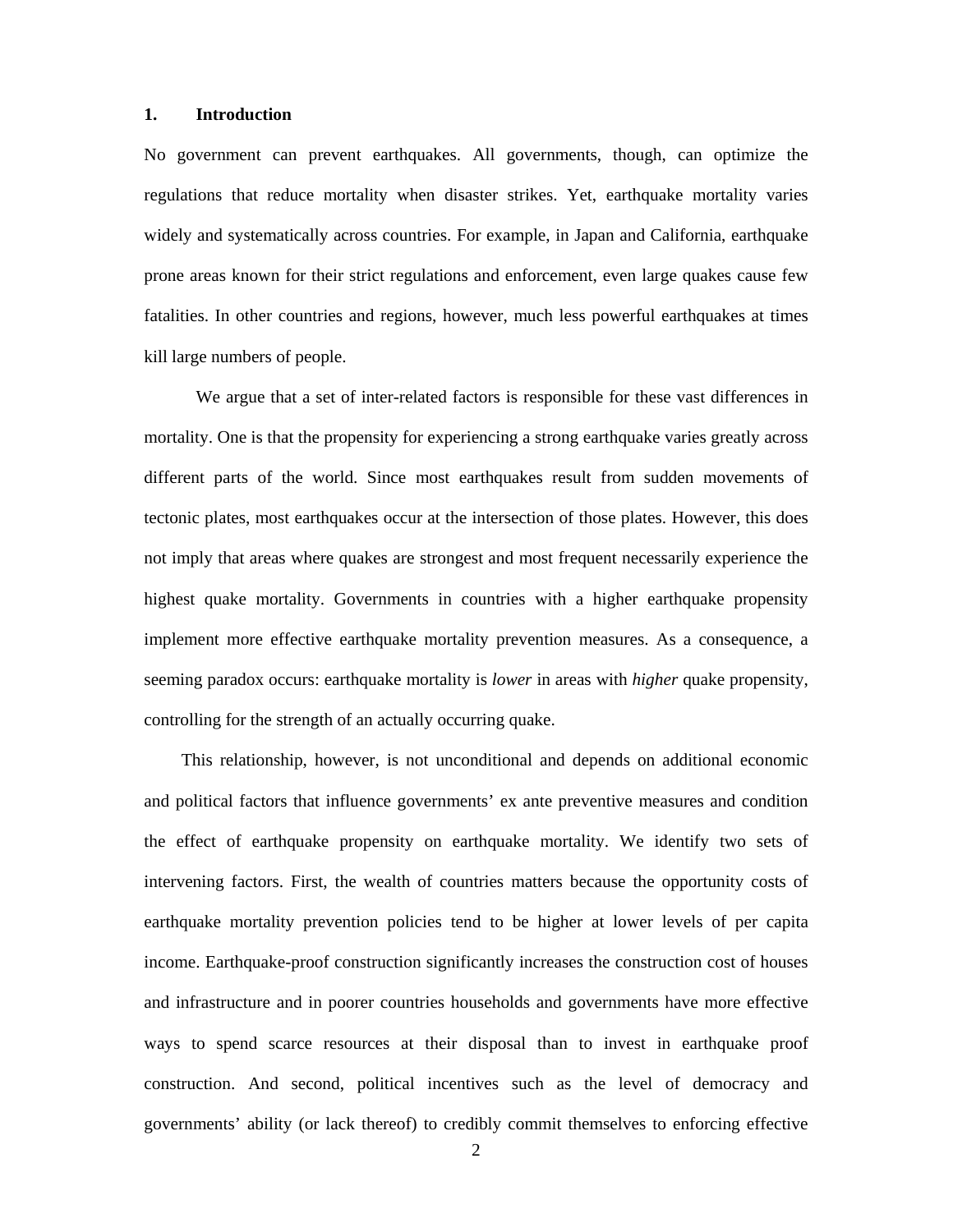earthquake mortality prevention policies condition the inverse relationship between earthquake propensity and earthquake mortality. We discuss the underlying causal mechanisms in greater detail in section 3.

In providing a political economy explanation for the variation in earthquake mortality, our paper contributes to the literature on the politics of disaster mortality prevention. In an influential paper, Kahn (2005) argues that democracy reduces disaster mortality, but he finds this result only in specifications where all disaster types are pooled and neither disaster magnitude nor the likelihood of disasters are taken into account. Anbarci et al. (2005) suggest that inequality reduces the probability that citizens collectively agree to finance construction regulation. Empirically, they show that disaster mortality rises with inequality and with corruption (Escaleras et al. 2007).

Our analysis augments and advances on this important prior research in four ways. First, we agree with Kahn, Anbarci et al. and Escaleras et al. that failure to reduce avoidable disaster mortality is most accurately attributed to weak political incentives. However, while these authors argue that political incentives reduce disaster mortality directly, we argue that an important channel through which political incentives matter is by conditioning the responsiveness of governments to disaster propensity (and vice versa). Thus, for example, elected governments are more sensitive than unelected governments to an elevated propensity. Second, both democracies and non-democracies exhibit considerable heterogeneity in political incentives to provide public goods and to make credible commitments to enforcing regulation. We explicitly take this heterogeneity into account, showing that older democracies, more institutionalized autocracies and non-corrupt regimes respond more to a higher level of earthquake propensity than younger democracies, less institutionalized autocracies and corrupt regimes. Third, we argue that income also conditions the effect of disaster propensity (and vice versa): richer countries respond more to an elevated quake propensity than poorer countries. Fourth, while Anbarci, et al. (2005) and Escaleras, et al.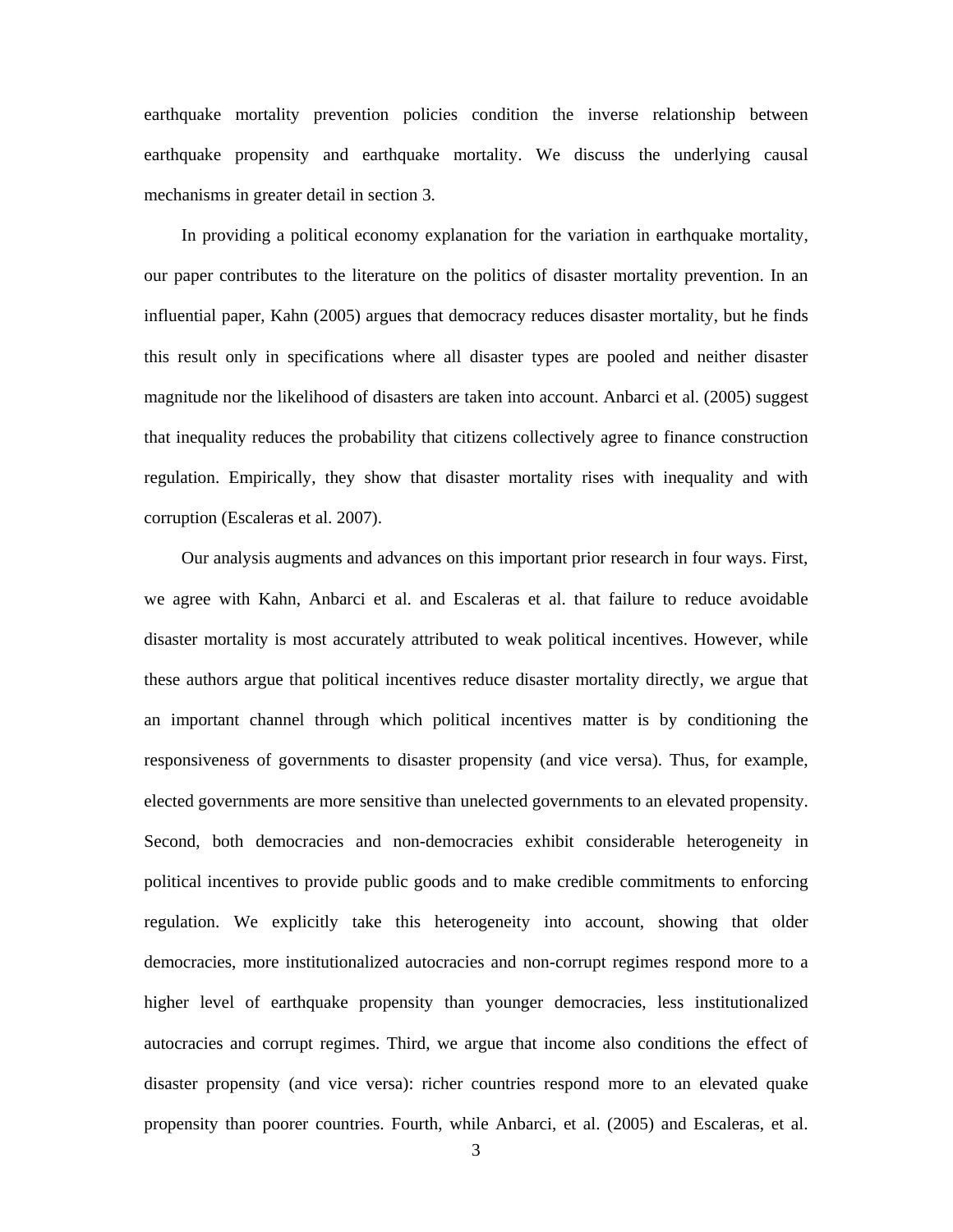(2007) also show a strong inverse relationship between earthquake propensity and mortality, we are able to improve on previous research designs by constructing measures of the magnitude and location of earthquakes and of quake propensity that take into account the exponential nature of the Richter scale. We also offer a different explanation for the result: propensity not only affects learning by doing, as they argue, but it also affects the opportunity costs of investing in earthquake mortality reduction.

In our empirical analysis of earthquake mortality over the period 1960 to 2005, we find ample support for the hypotheses generated from our theory. Not only is earthquake mortality lower in democracies, in high quake propensity countries and in rich countries; the conditional political and income effects predicted by the theory are also significant and large. For example, both income and political incentive effects are contingent on the level of earthquake propensity (or, equivalently, country responses to earthquake propensity depend on income and political incentives). Thus, we find that an elevated quake propensity lowers mortality more in relatively rich than in relatively poor countries. Likewise, democracies in which political competitors have greater incentives to provide public goods – older democracies – respond more to an elevated quake propensity and thus experience significantly less earthquake mortality than other democracies or autocracies. Autocracies in which leaders can make credible commitments to party members – autocracies with more institutionalized ruling parties – are better able to implement policies such as building regulations, are therefore better able to respond to an elevated quake risk and thus also experience lower earthquake mortality. The same applies to non-corrupt countries.

In the next section, we discuss why government intervention is necessary for the prevention of earthquake mortality despite the fact that most buildings are privately owned. We then develop our theory in several steps, first explaining why there is an inverse relationship between earthquake propensity and mortality and then demonstrating how income and political incentives condition this effect. After a detailed description of our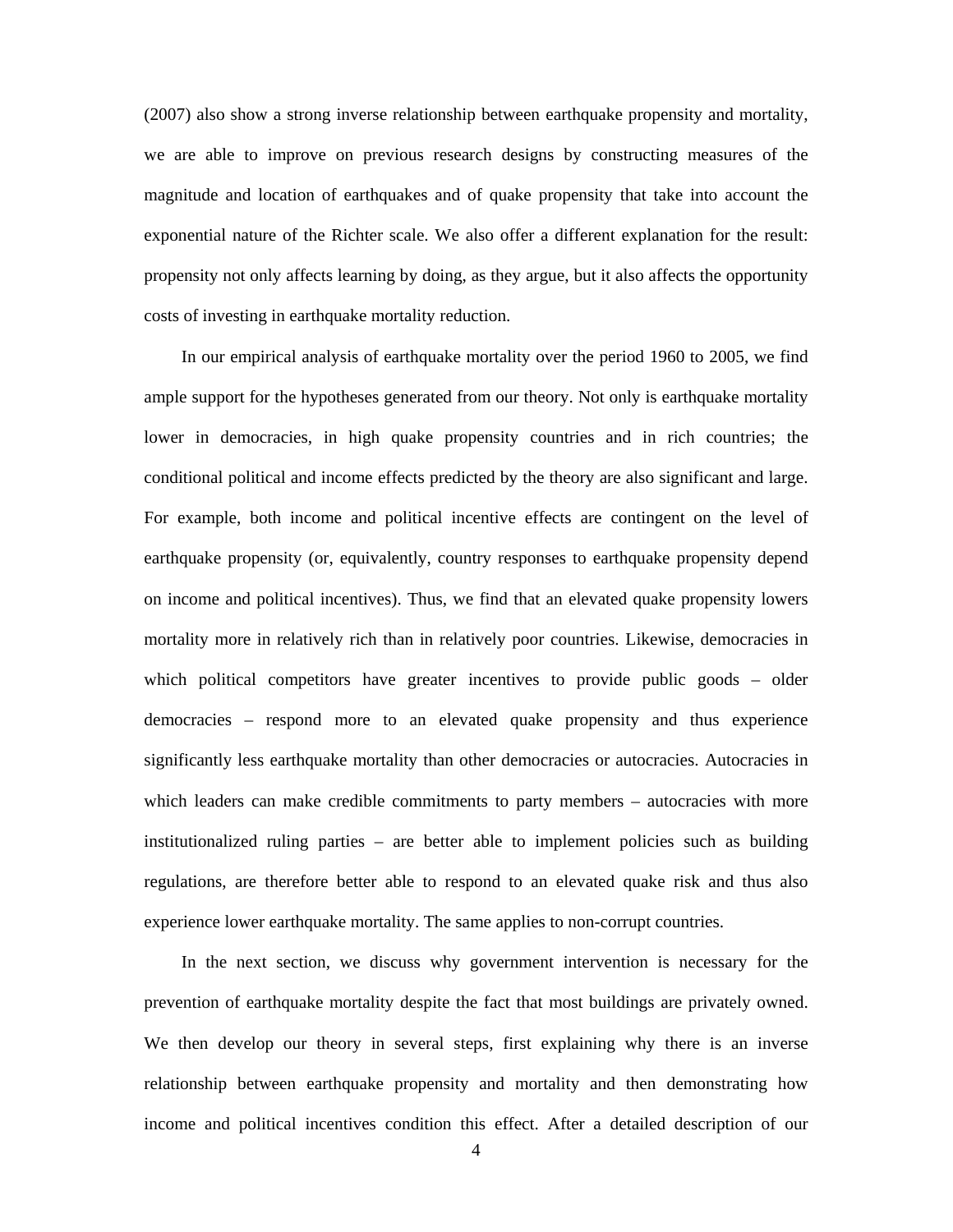research design, we present our main estimation results in section 5 and summarize the findings from an extensive set of robustness tests in section 6.

#### **2. Earthquake Mortality: The Need for Government Intervention**

Government policies have a substantial influence on disaster mortality through their influence on private risk reduction measures and through post-disaster aid (Neumayer and Plümper 2007; Plümper and Neumayer 2009). The necessity of government intervention in the specific case of earthquakes is not entirely obvious, however, since building collapse is the main cause of mortality in earthquakes (Osaki and Minowa 2001) and most buildings are privately owned. Certainly, government decisions are entirely relevant to the safety of public buildings, such as schools and hospitals. However, the assumption that government performance should have a large effect on mortality from the collapse of privately constructed and owned buildings is less obvious and requires some explanation.

Three potential market failures might call for government intervention. The most common is simply that earthquake-resistant features are costly to verify after construction is complete. Blondet, et al. (no date) point to the clay and straw content of adobe bricks as being central to the earthquake resistance of adobe homes. Steel reinforcement bars make a well-known contribution to earthquake resistance in concrete buildings, but not only is the steel itself not visible (encased, as it is, in concrete), but the durability of the steel depends on the quality and quantity of concrete around it. Since these features cannot easily be verified at reasonable cost (unless an earthquake occurs), buyers do not wish to pay for them and, in turn, they will not be provided. Escaleras, et al. (2007) emphasize this information asymmetry in assuming that it is impossible for private parties to contract for high quality construction. In the absence of regulation, earthquake mortality is high.

Information asymmetry, in and of itself, is not a satisfactory explanation for mortality, however. Private markets are replete with transactions that entail significant information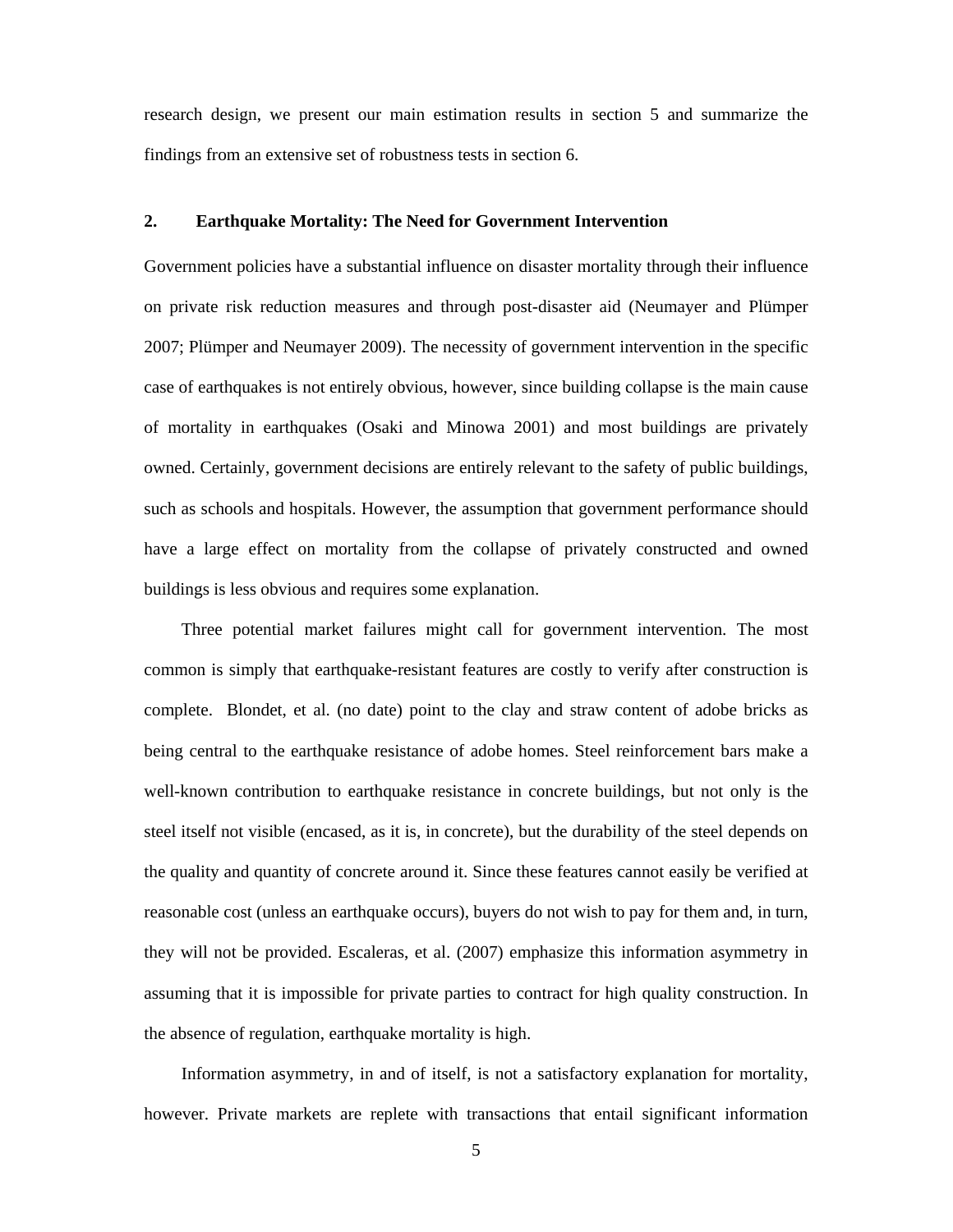asymmetries about product quality. A key feature of these markets is the enforceability of contracts to provide quality. Government typically plays a key role here. If governments fail to support the enforcement of contracts, private markets are forced to rely on reputational mechanisms. These are difficult to implement when construction failures are revealed with low probability, following an earthquake. The enforcement of building codes is also likely to be weak in environments where contract enforcement is weak. The failure of contract enforcement, however, is symptomatic of broader government failures to provide public goods.

Government intervention might also be necessary even if construction quality is observable (e.g., by individuals who make daily visits to their home construction site). Seismic design requirements are specialized and may not be well-understood by buyers, or by building constructors themselves. In this case, information about how to design earthquakeresistant buildings is a public good that the market may under-supply. Governments that are responsive to citizen needs can increase knowledge of seismic design principles; governmentinstituted building codes are one way in which they can do this.

Finally, behavioral distortions are a pervasive phenomenon in the face of lowprobability, high-loss events, when individuals frequently make decisions that lower their utility (Kahneman, et al., 1982). Even if fully informed about building quality, buyers may care too little about the benefits of building attributes that protect them against low probability events. One study in the US shows that if the probability of a disaster falls too low, individuals simply stop thinking about it (Camerer and Kunreuther 1989). A laboratory experiment in the US concluded that individuals are unwilling to pay *anything* for insurance against low probability events, even if the cost of the event is high (McClelland et al., 1993). Private individuals are often reluctant to purchase construction quality, even when doing so leaves buyers better off, and government intervention can overcome such reluctance. The evidence that higher earthquake propensity has a large and negative effect on earthquake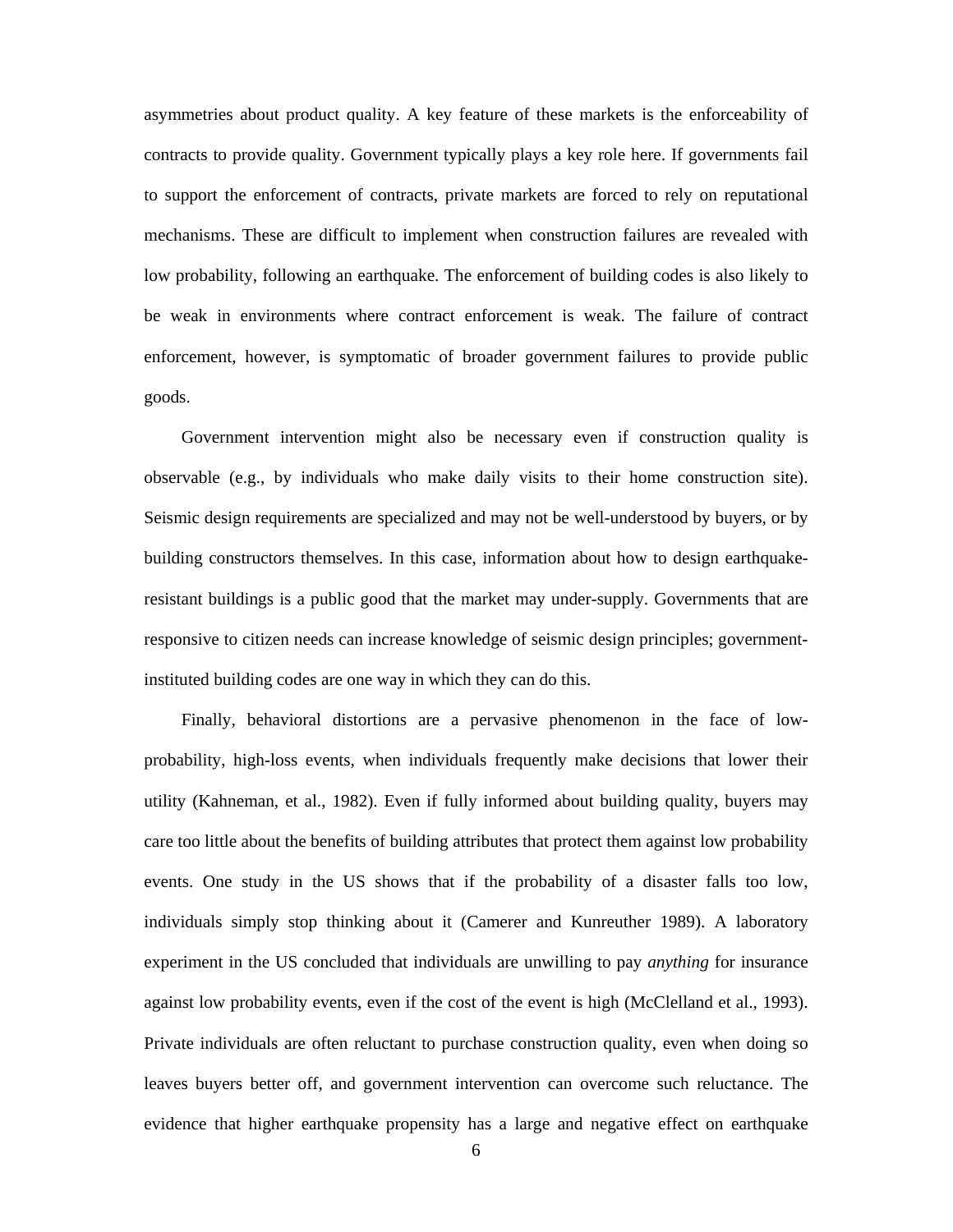mortality is an indication that, at least at the societal level, behavioral distortions are muted: higher risk appears to be associated with significantly greater mortality prevention efforts.

These arguments predict that earthquake mortality is lower when governments have stronger incentives to provide public goods in the form of enforcement of construction contracts and building codes, facilitating the provision of construction quality in private markets. Escaleras, et al. (2007), emphasize corrupt payments as the main reason that building codes are not enforced. However, if this were true, high mortality countries would be overrun with inspectors who fail to do their job in exchange for bribes. This appears not to be the case, however. Suggestive cases indicate, instead, that inspectors are few and far between, consistent with political disinterest in public good provision. For example, following the severe 2009 earthquake in Sumatra, the *Wall Street Journal* quoted the mayor of the hard-hit port city of Padang, with a population of 750,000 as saying that "'[Construction companies] are only thinking about costs, not the safety of the people. . .' Most of the buildings that collapsed were those that didn't follow updated building codes. . . The local government lacks resources to check all buildings . . . with only four staff members to check building licenses." (Wall Street Journal October 6, 2009, p. A11). In contrast, the budget for building and residential inspections and construction compliance in Washington, DC, a city with a population of approximately 600,000, amounted to 118 full-time equivalent positions.<sup>1</sup> Income alone is unlikely to account for this large difference, particularly since Washington confronts a much smaller quake propensity than Padang.

 $\overline{\phantom{a}}$ 

<sup>&</sup>lt;sup>1</sup> Government of the District of Columbia, Proposed Budget and Financial Plan FY 2010, Volume 2, Agency Budget Chapters – Part I, p. B-91, http://cfo.dc.gov/cfo/frames.asp?doc=/cfo/lib/cfo/budget/2010\_9\_29/volume 2 agency chapters part i web.pdf )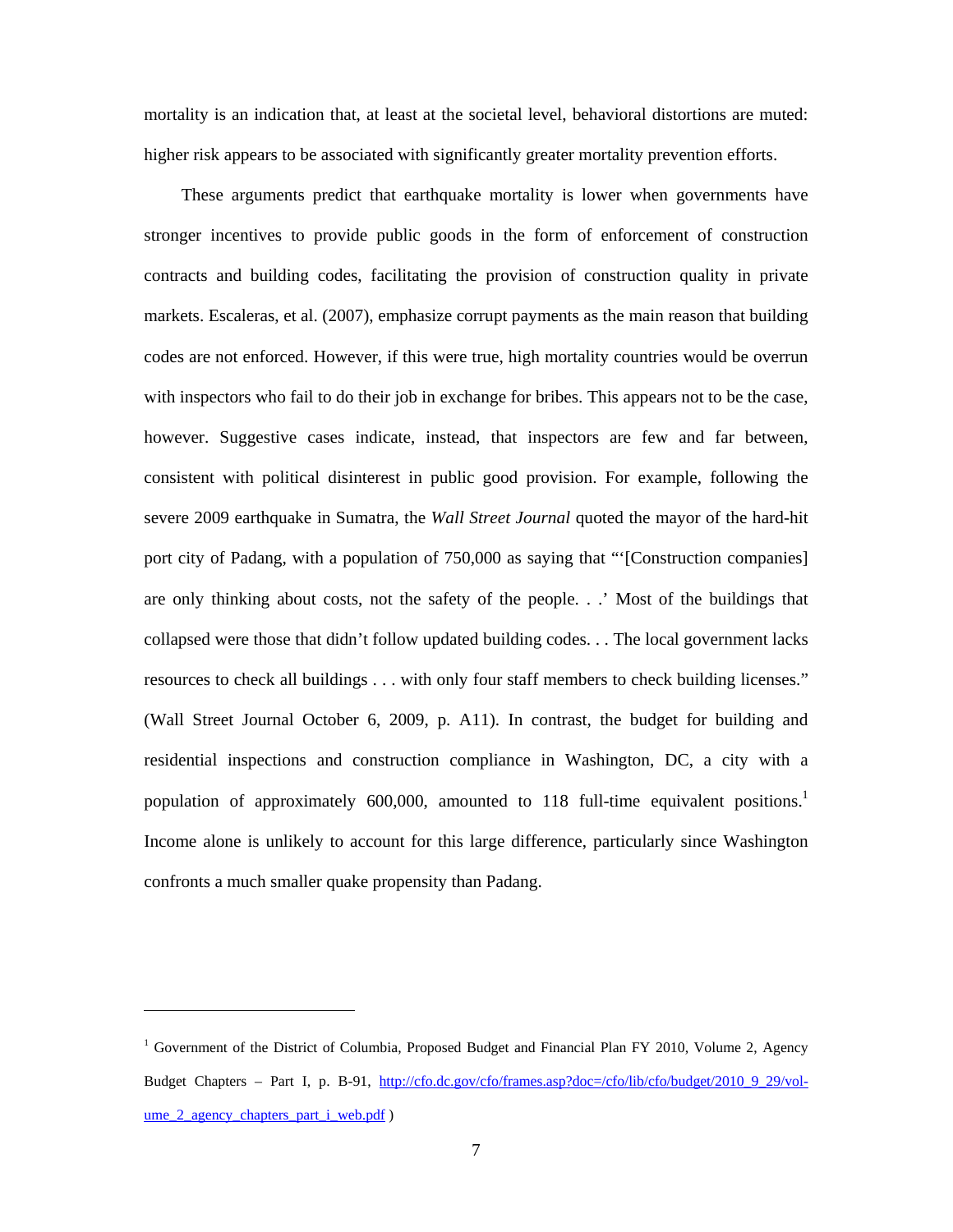#### **3. The Politics of Earthquake Mortality Prevention**

In this section, we develop our theory. As already mentioned in the introduction, we argue, first, that the opportunity costs of mortality reduction policies depend on a country's earthquake propensity. Higher propensity leads to lower opportunity costs of transferring resources to the construction of more quake-proof buildings and thus to lower quake mortality. We focus on deaths from building collapse because these are by far the most important source of mortality from earthquake disasters (in contrast to other disasters, such as flooding, where disease can have a large mortality effect). Second, income conditions opportunity costs. Specifically, the opportunity costs of expenditures to limit earthquake mortality differ across rich and poor countries and rich countries should respond more strongly than poor countries to an elevated earthquake propensity. And third, political incentives also condition the effect of earthquake propensity on mortality. In countries where citizens or members of the ruling party can more easily sanction leaders for poor performance, leaders are more likely to take – and to enforce – measures to prevent disaster mortality. In such countries, governments should respond more strongly to a higher earthquake propensity. In the remainder of this section, we elaborate on these arguments.

#### *3.1. Earthquake Propensity and Opportunity Costs*

That "earthquakes don't kill people, (bad) buildings do" may easily be the most common cliché in popular discussions of earthquake mortality. It is well-understood that there are few technical obstacles to constructing buildings that have a fair chance of surviving even the strongest quake. However, the returns to an investment in earthquake-proofing a building vary sharply across regions and countries according to their earthquake propensity. It is therefore not the case that significant earthquake mortality is necessarily the product of negligence by households or governments.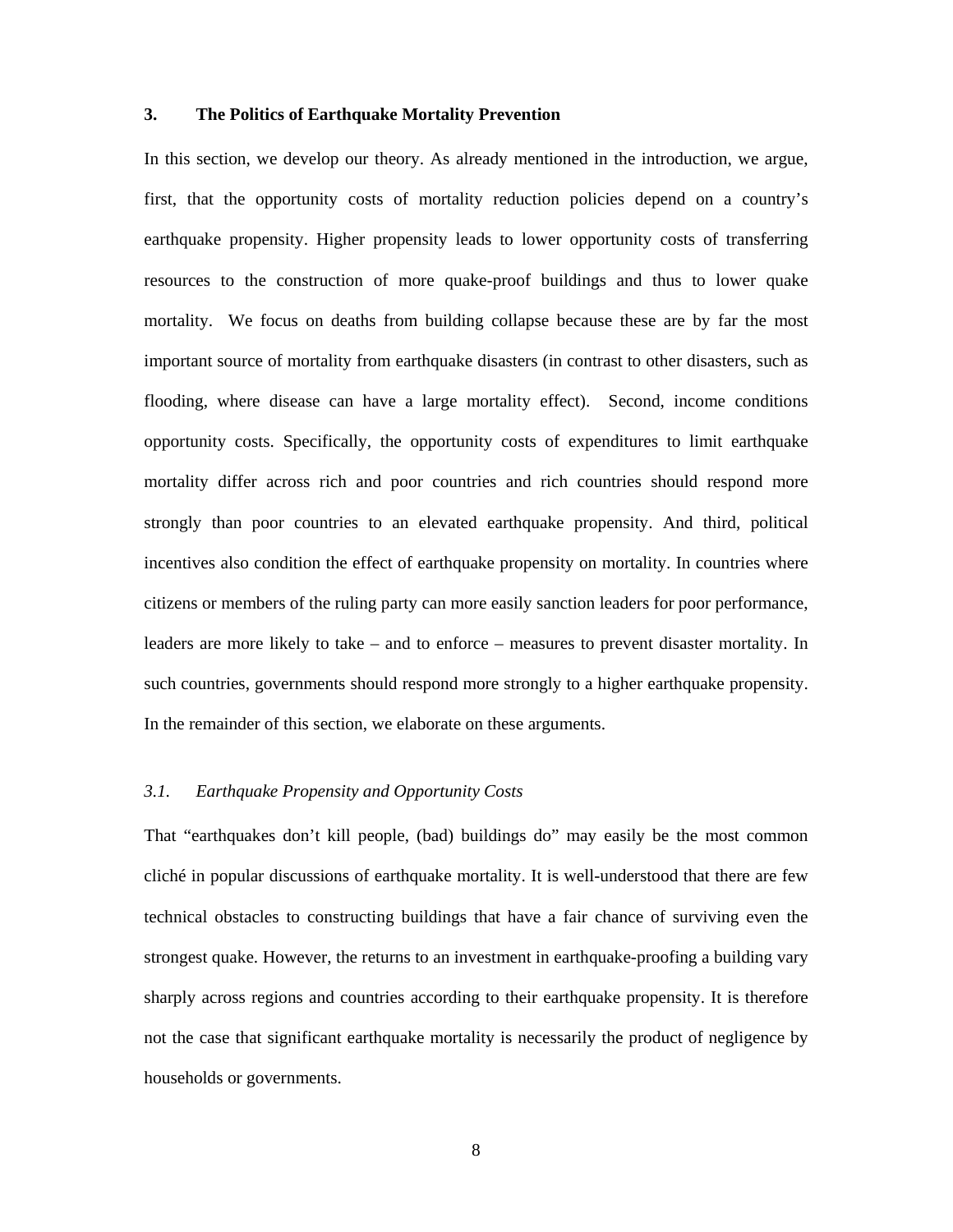The recent earthquake in Italy provides a case in point. On April 6 2009, an earthquake of magnitude 6.3 on the Richter scale struck close to the town of L'Aquila in Central Italy, leaving almost 300 people dead and an estimated 28,000 homeless.<sup>2</sup> In contrast, the 1994 earthquake in Northridge, California, in a densely populated area of southern California, had a larger magnitude of 6.7, but killed only 72 people. Aware of these differences in mortality across developed countries, many put the blame on the Italian government. For example, Franco Barberi, a geologist, argues that a quake of the scale of the L'Aquila quake may have occurred "without causing a single death (…) if this happened in California or in Japan or some other country where for some time they have been practicing anti-seismic protection."<sup>3</sup> Implicit in these criticisms are beliefs regarding malfeasance by government officials. Consistent with these beliefs, Italy exhibits much worse scores on cross-country measures of corruption than other OECD countries: in 2007, the *International Country Risk Guide* measure of lack of corruption rates Italy at 2.5, compared to an average of 4.5 for the other 22 members of the OECD for which these data are available.

Such a conclusion, however, does not take into account the role of earthquake propensity. Anbaci, et al. (2005) and Escalantes, et al. (2007) control for the frequency of earthquakes in a country in their analysis of earthquake mortality, arguing that countries with more experience with earthquakes become better at confronting earthquake risks – they have greater opportunity to "learn by doing". Yet, much more than a "learning by doing" effect is likely to be critical. Even in societies that are fully informed about how to mitigate mortality risks, governments rationally abstain from passing and enforcing strict construction standards in areas with relatively low earthquake propensity, where the opportunity costs of earthquake mortality prevention are high. Small reductions in expected mortality demand large transfers

3

 $\overline{a}$ 

<sup>2</sup> http://news.bbc.co.uk/1/hi/world/europe/7992936.stm

http://news.bbc.co.uk/1/hi/world/europe/7987772.stm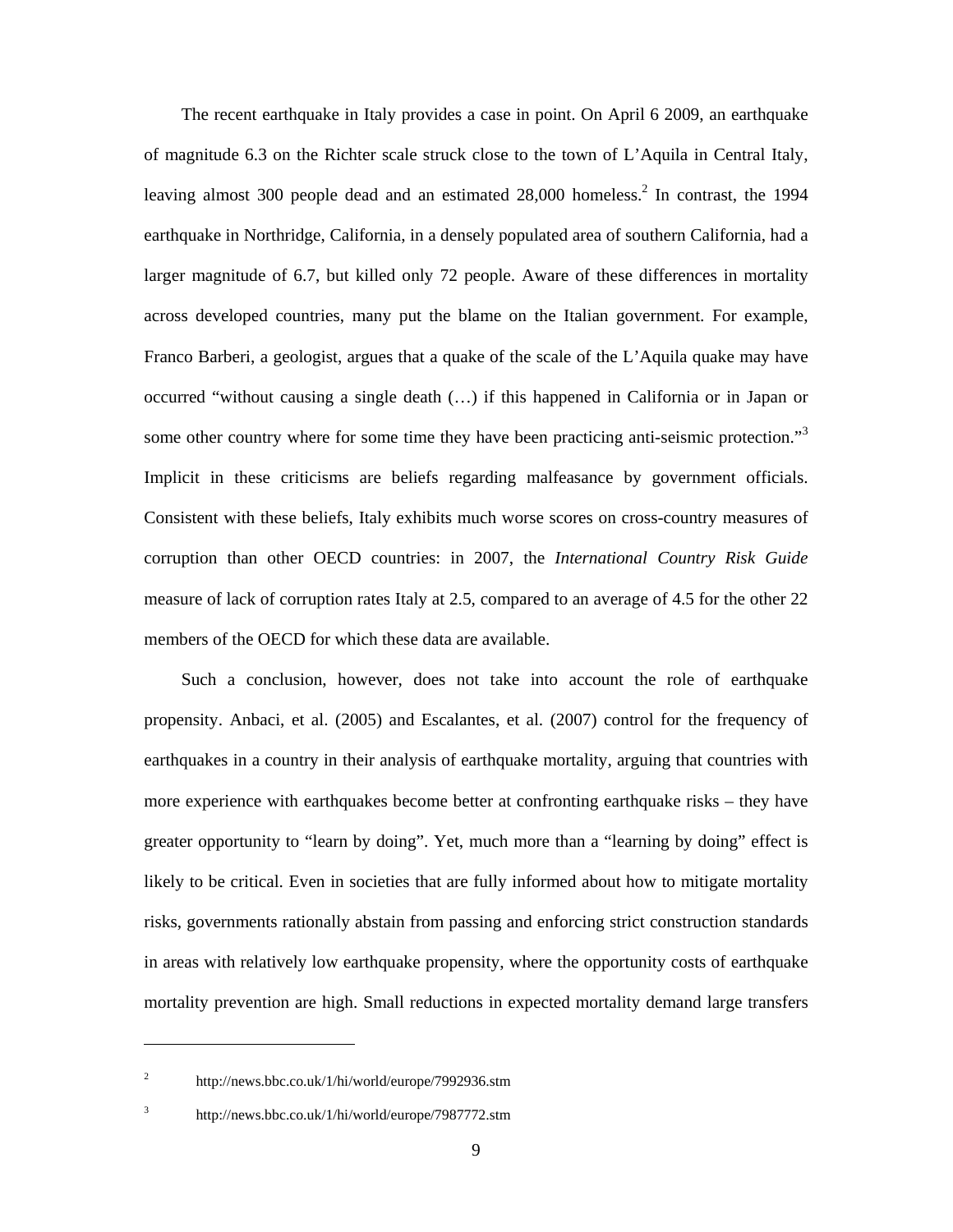of resources from other uses (health infrastructure, medication, sanitation or, for a household, food or education) that yield more than offsetting mortality increases. In the unfortunate event that a strong earthquake does occur in a country in which earthquake propensity is low, we would therefore expect mortality to be higher. *Ex ante*, however, this outcome does not necessarily imply sub-optimal policy.

The L'Aquila earthquake illustrates the importance of propensity since, in fact, earthquake propensity in Italy is much lower than in California and Japan, which are located on two of the world's geologically most active zones. Italy, in comparison, lies at the very end of a zone where the African plate is submerged under the European plate. The L'Aquila quake was only the  $4<sup>th</sup>$  earthquake above 6.0 on the Richter scale in Italy's postwar history – and none of these quakes reached a 7.0 on the Richter scale. Japan, on the other hand, experienced 31 quakes above 6.0, eight of which were stronger than 7.0 on the Richter scale. Similarly, while Ellwood and Ellwood (1998, cited in Kenny 2009) observe that a previously unknown fault triggered the Northridge earthquake, California as a whole experienced 19 earthquakes above 6.0, of which six were stronger than 7.0. This comparison understates the true difference because of the strong exponential logic of the Richter scale.<sup>4</sup> The seismic energy of all earthquakes that occurred in Italy over the last 60 years (approximately the equivalent of 50-70 megatons TNT), fell far short of the seismic energy of Japan's strongest single earthquake (which had the equivalent of roughly 2000 megatons TNT). In fact, each of the seven strongest Japanese earthquakes unleashed more seismic energy than all Italian quakes combined. A comparison with Californian earthquakes yields similar conclusions.

In sum, controlling for the magnitude and the exposure of a country's population to an actually occurring earthquake, mortality should be significantly higher in areas of *low* earthquake propensity, where the *ex ante* opportunity costs of mortality prevention are high.

 $\overline{\phantom{a}}$ 

<sup>4</sup> See appendix 1.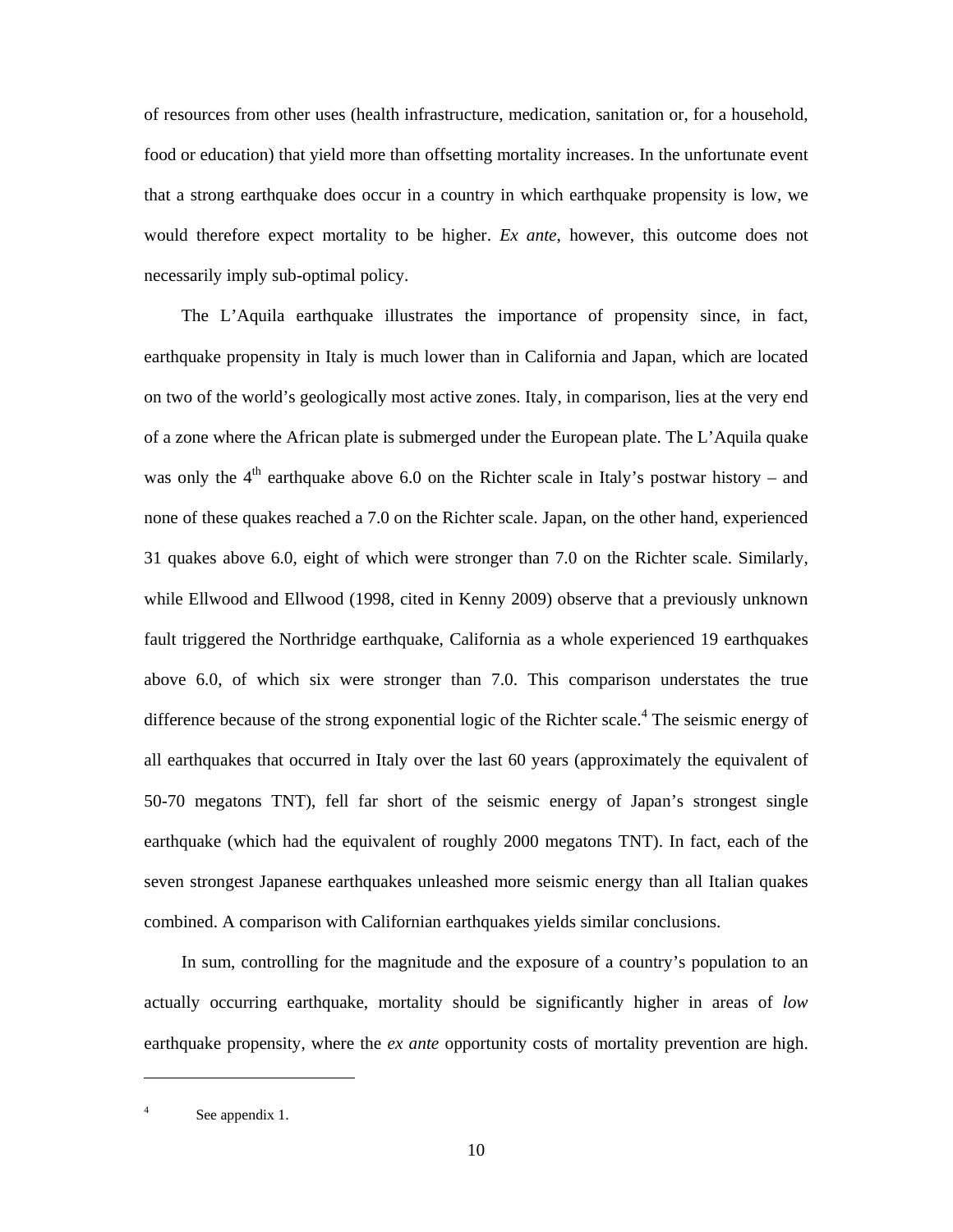Further below, we will argue that corruption also plays a role and, in fact, conditions the effect of earthquake propensity on quake mortality. Bad governance in Italy is therefore likely to also have played an important role in the relatively high mortality following the L'Aquila earthquake. However, while a quake similar to that in L'Aquila would have cost far fewer lives had it happened in Japan or California, Italy would have arguably wasted resources if its construction standards had been as strict as those in these areas of high earthquake propensity.

#### *3.2. The Conditioning Effect of Income*

With identical earthquake propensities, poor countries face higher mortality than rich countries when an earthquake strikes. One reason is that buildings are likely to be better built in richer countries for other reasons. Moreover, richer countries can afford more measures to reduce mortality in all areas, ranging from disease control to traffic safety to earthquake mortality prevention. For any given earthquake propensity, social welfare maximizing governments in both rich and poor countries would invest in mortality reduction, but the rich country's budget for mortality reduction is exhausted at a higher level of expenditure that results in lower mortality from all causes.

However, richer and poorer countries should also respond to differences in earthquake propensity differently. Under plausible conditions, sensitivity to earthquake propensity increases in income. A straightforward way to see this is to compare two cases. In the first case, a rich and a poor country with otherwise identical incentives of political leaders to serve citizen interests face very low earthquake propensity; neither spends any money on earthquake mortality prevention. However, both countries face mortality threats from other sources. The poor country, with a tighter budget constraint, spends less to reduce mortality from these threats than the rich. This means that the marginal benefit of those expenditures is correspondingly higher in the poor than the rich country: the last dollar of expenditure on the prevention of, say, infectious diseases prevents more mortality in the poor than in the rich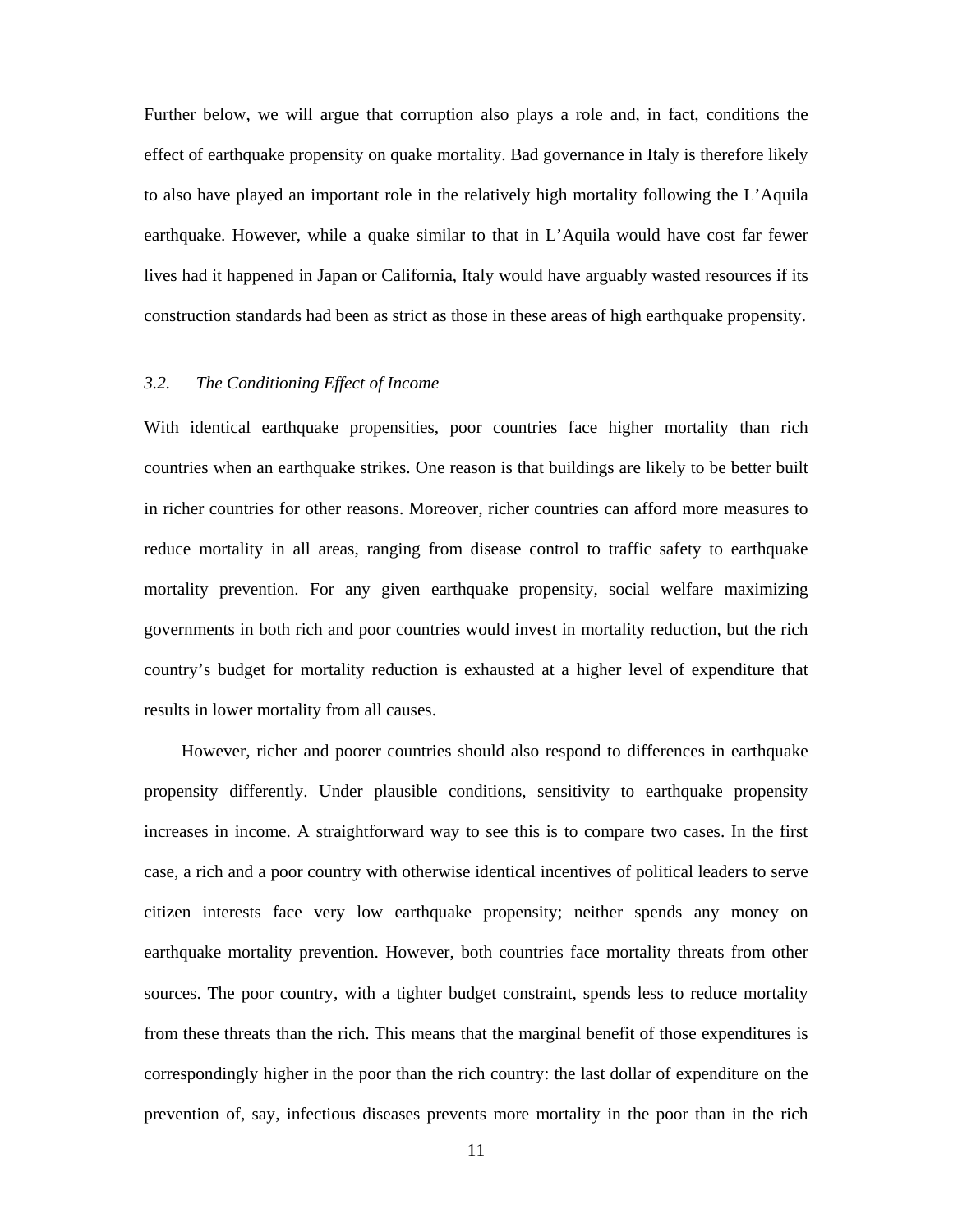country. In the second case, the two countries face high earthquake propensity, but with the opportunity costs to the poor country of transferring resources away from infectious disease prevention to earthquake mortality prevention being higher than they are for the rich country, the rich country invests much more in quake-proofing constructions than the poor country in response to this higher earthquake propensity.

There are two conditions under which our argument that income conditions the negative effect of earthquake propensity on quake mortality would not hold. We believe neither condition is realistic and our empirical results support this contention. The first condition would be if it were very cheap to make buildings earthquake-proof, such that opportunity costs were not to play a major role. This condition clearly does not hold in reality. Kenny (2009), for example, summarizes three scenarios for the retrofitting of schools for earthquake mortality prevention, each including assumptions that are within ranges viewed as plausible by experts and taking into account the losses incurred by a society if fewer schools are built to accommodate the higher costs of retrofitting existing schools. The cost per student death averted by retrofitting ranges from \$40 to \$213,333. The latter figure is orders of magnitude larger than the cost of other government interventions that would reduce child mortality in many, particularly poorer countries. Although the costs of making buildings earthquake-proof at the time of construction are less than retrofitting buildings afterwards, these figures nevertheless make it clear that the opportunity costs for earthquake mortality reduction are substantial and can be prohibitive.

Second, our argument would not hold if the marginal costs of reducing earthquake deaths were so much lower as to fully cancel out the opportunity cost consideration. However, even if it were the case that rich countries, with better buildings independently of earthquake propensity, confronted a somewhat higher marginal cost of reducing earthquake mortality, which is not clear, the marginal benefits of the last dollar spent on public health or sanitation are still likely to be far less than those in poor countries and are therefore better spent on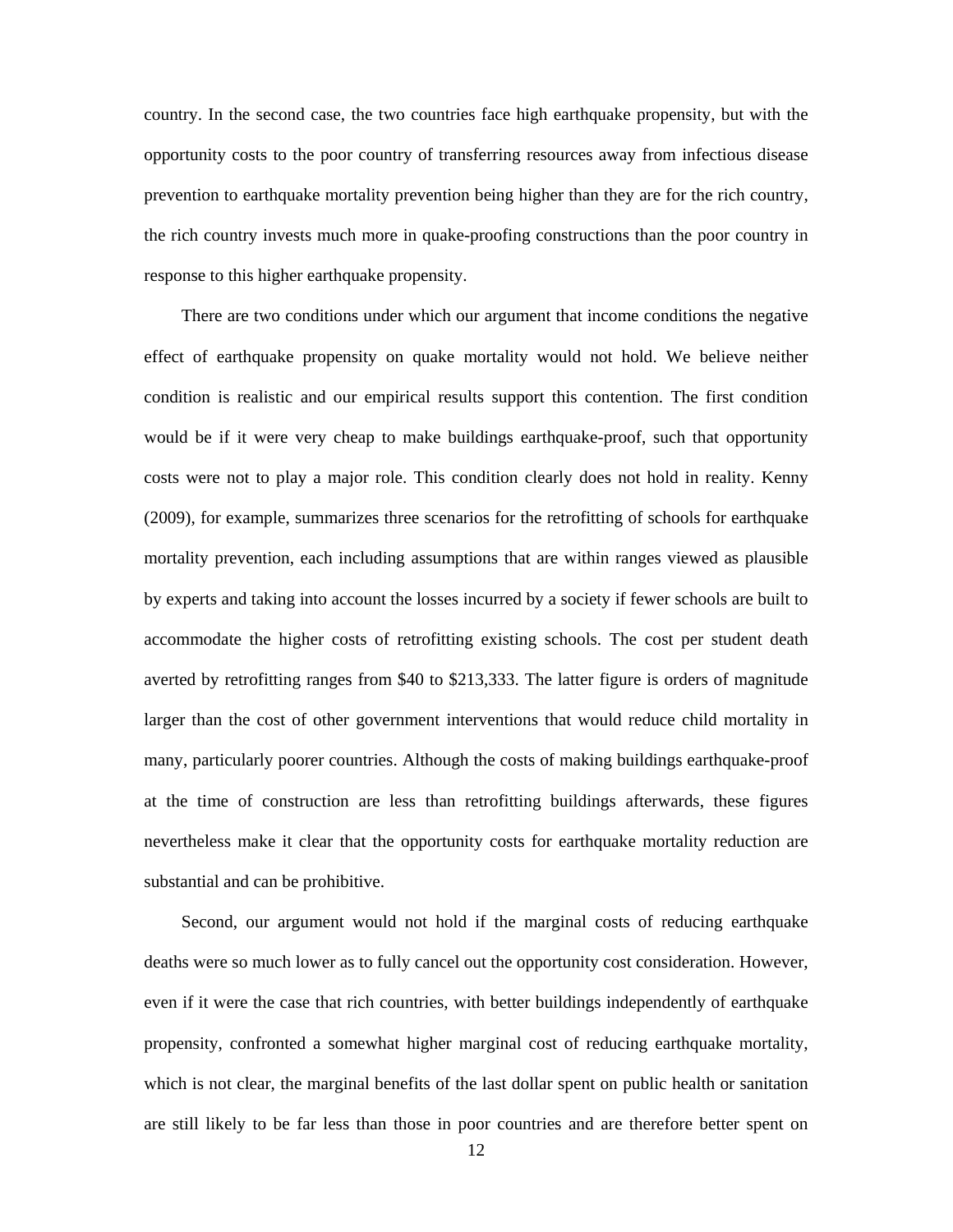preventing earthquake mortality. In sum, therefore, we expect that, all other things equal, mortality is not only lower the higher a country's earthquake propensity, but particularly so if the country is relatively rich.

#### *3.3. The Conditioning Effect of Political Incentives*

Effective government regulation to improve building standards is likely to reduce earthquake mortality because the three conditions cited in section 2 undermine private efforts to mitigate risk: citizens are myopic when confronted with low-probability, high-risk events; they are uninformed about specific seismic design options and their value; and seismic design features are only observable at high cost in finished buildings. These government interventions – contract enforcement and the elaboration and enforcement of building regulations – have public good characteristics and their provision should therefore be subject to the same political conditions as the provision of public goods more generally.

A large literature identifies conditions under which governments have incentives to provide public goods such as disaster risk mitigation. Bueno de Mesquita, et al. (2003), for example, argue that the larger is the "selectorate", the group of people who select the government, the more difficult it is for the government to use targeted payoffs to remain in power and the more likely the government will rely on public goods instead (see also Plümper and Martin 2003). The larger the selectorate, the more it encompasses non-elite members of society.

Competitive elections increase the size of the effective selectorate. Policies implemented by democratic governments should therefore, in principle, target a broader population than policies implemented by autocracies. They are more likely to provide public goods, benefiting all citizens, including policies that reduce the risks to all citizens to die in the event of an earthquake. Moreover, since earthquakes are more likely to kill poor people living in substandard housing, and since an expansion of the selectorate generally serves to expand the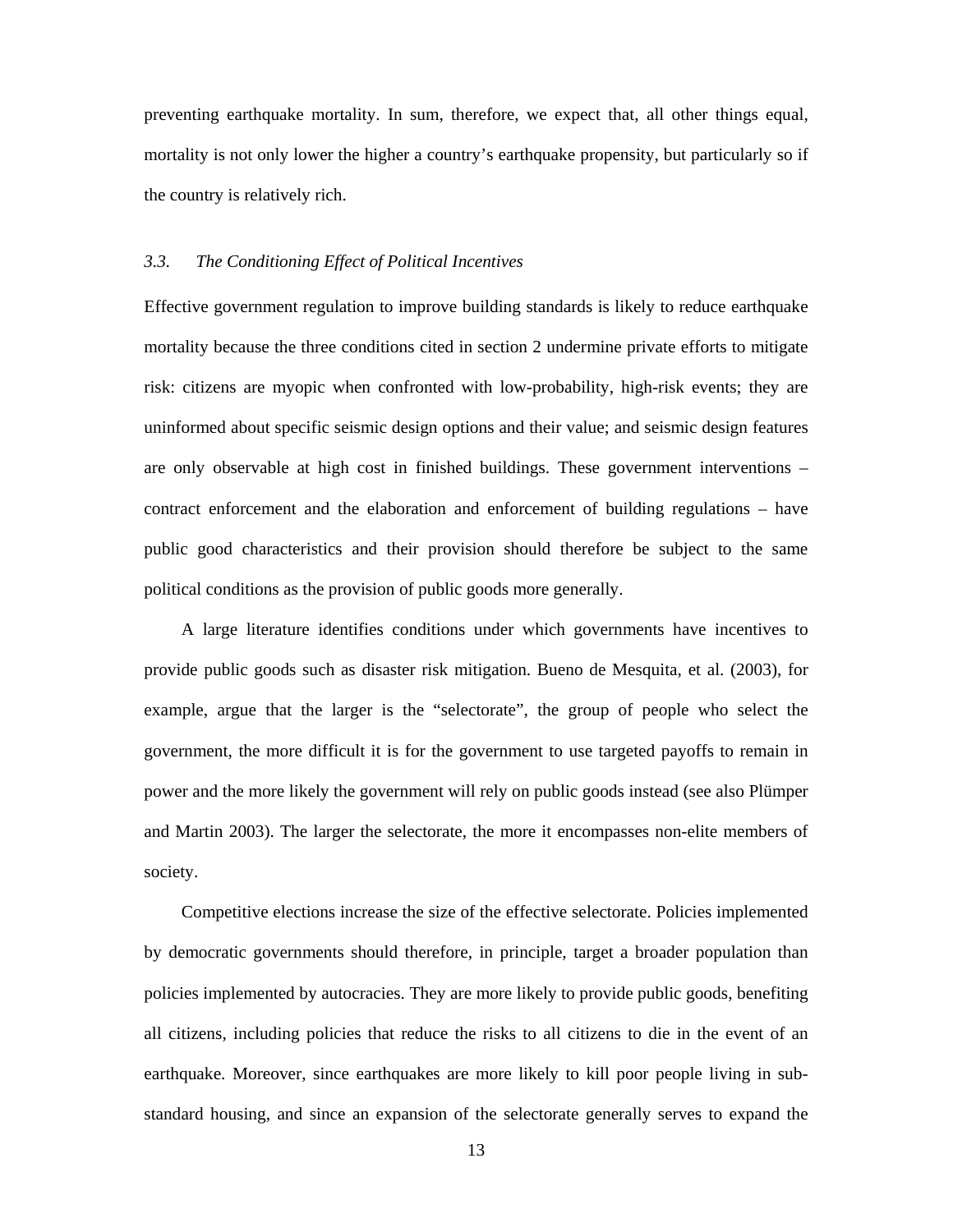enfranchisement of the poor, a larger selectorate should increase government incentives to enforce building standards. Whenever natural disasters have a strong distributive effect and the elite is significantly less affected than the broader population, an effect of democracy on disaster mortality is likely (Plümper and Neumayer 2009), because government survival in autocratic regimes depends less on the population and more on the elite than the re-election of government in democracies.

While the theory is clear, democratic institutions, by themselves, are often not associated with policy outcomes aligned with the interests of citizens, poor or otherwise. The effects of competitive elections on political incentives diminish in the presence of "political market imperfections" (Keefer and Khemani 2005) that undercut the ability of voters to hold incumbents accountable. Ideally, citizens accurately observe incumbent performance and, in the event that performance is poor, can expel the incumbent in favour of a challenger who can credibly commit to perform at a higher level. As the comparisons of regime types in Persson and Tabellini (2000) make clear, under these circumstances, incumbents have strong incentives to provide public goods and to avoid rent-seeking, corrupt behaviour. Yet, for many policy areas citizens are uninformed about government performance and political challengers cannot credibly commit to do better.

Disaster mortality prevention exhibits some of these imperfections. Because disaster prevention is difficult for citizens to observe (prior to a disaster occurring) and because disasters are rare events, such prevention is a low priority for governments.<sup>5</sup> At the same time,

 $\overline{a}$ 

<sup>5</sup> Healy and Malhotra (2008) present direct evidence of political biases against disaster risk prevention. They document that US federal government spending favors post-disaster relief spending by a large margin over spending to prevent damage from disaster: per capita spending on relief was \$34.50 in 2000, compared to \$1.59 on prevention, though their calculations suggest that an extra one million dollars in damage prevention was associated with a reduction in the present value of future disaster damage of approximately 15 million dollars.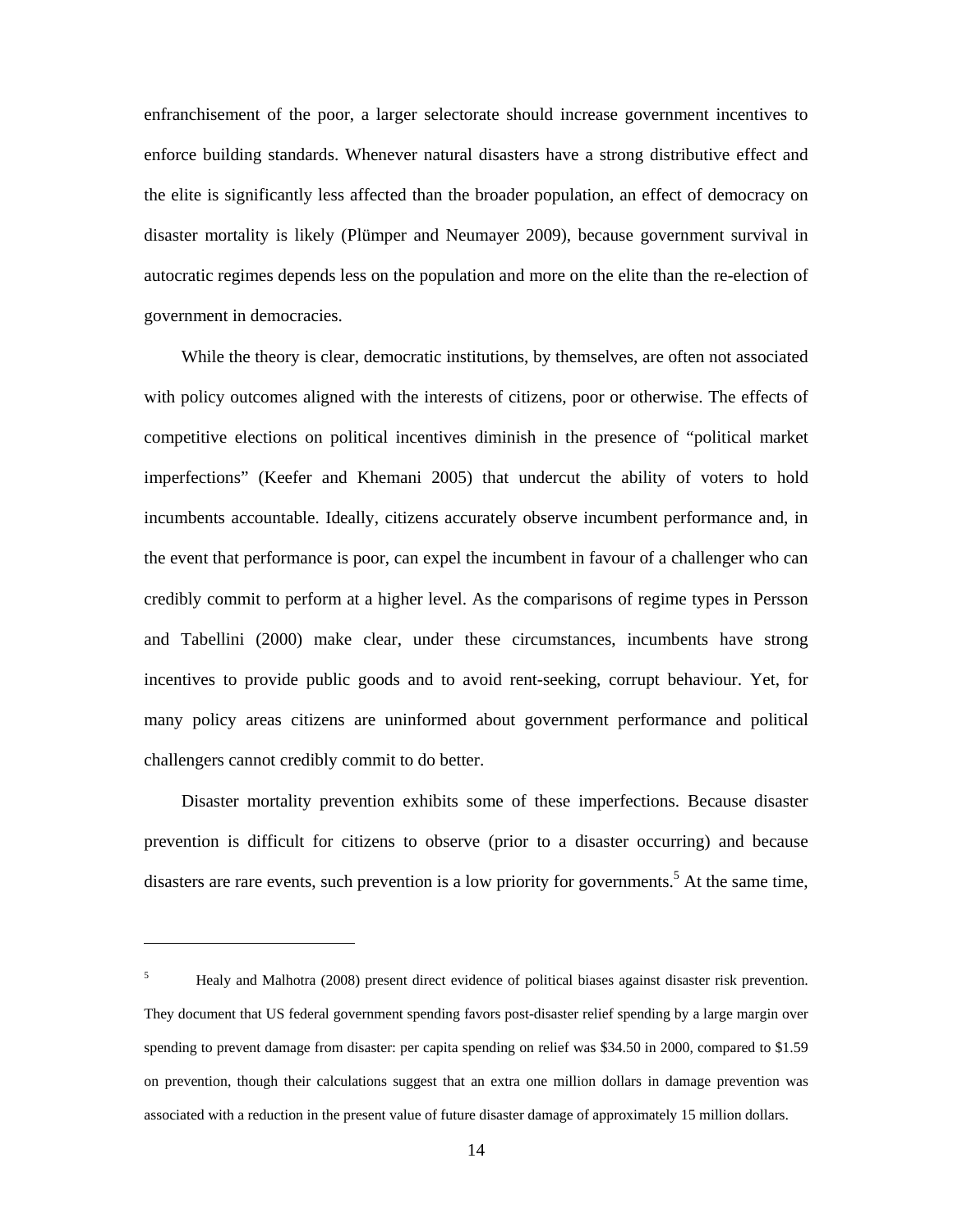however, politicians cannot completely offset the political consequences of *ex ante* failures to prevent mortality with *ex post* relief. In India, for example, following rain-related disasters citizens tend to vote against politicians from the incumbent ruling party, even if the government provides large amounts of *ex post* assistance to farmers. Average relief spending reduces the probability of expulsion by only one-seventh relative to no spending at all (Cole, Healy and Werker 2008). Moreover, and more importantly, with the vast majority of earthquake victims dying at the time of or shortly after building collapse (Osaki and Minowa 2001), *ex post* disaster relief can only play a relatively minor role in the prevention of quake mortality. Why, then, would the mere fact of competitive elections lead politicians to invest in pre-disaster risk mitigation?

As Ferejohn (1986) and Persson and Tabellini (2000) demonstrate, even when politicians are not credible, voters can still hold incumbents accountable as long as they can coordinate on a standard against which to judge incumbent performance. Incumbents who meet this standard are re-elected; incumbents who do not are expelled, regardless of challenger characteristics. While, in general, *ex post* performance standards hold governments only weakly accountable, this is less so in policy areas for which crisis clearly exposes the scope of government failure, as earthquakes do. $6$  In contrast to other policy areas where performance failure is difficult to detect, such as education, once an earthquake occurs, government policy failures are obvious and coordination around a performance standard faces few obstacles: citizens all observe the same effects, and the scale of policy failure ensures that citizens will jointly regard the failure as particularly salient in judging performance. Democracies, where citizens can more easily enforce *ex post* performance standards, should therefore exhibit lower earthquake mortality.

 $\overline{a}$ 

<sup>6</sup> Keefer (2007) finds, for example, that the fiscal costs of banking crises are as much as 22 percentage points of GDP lower in countries with competitive elections.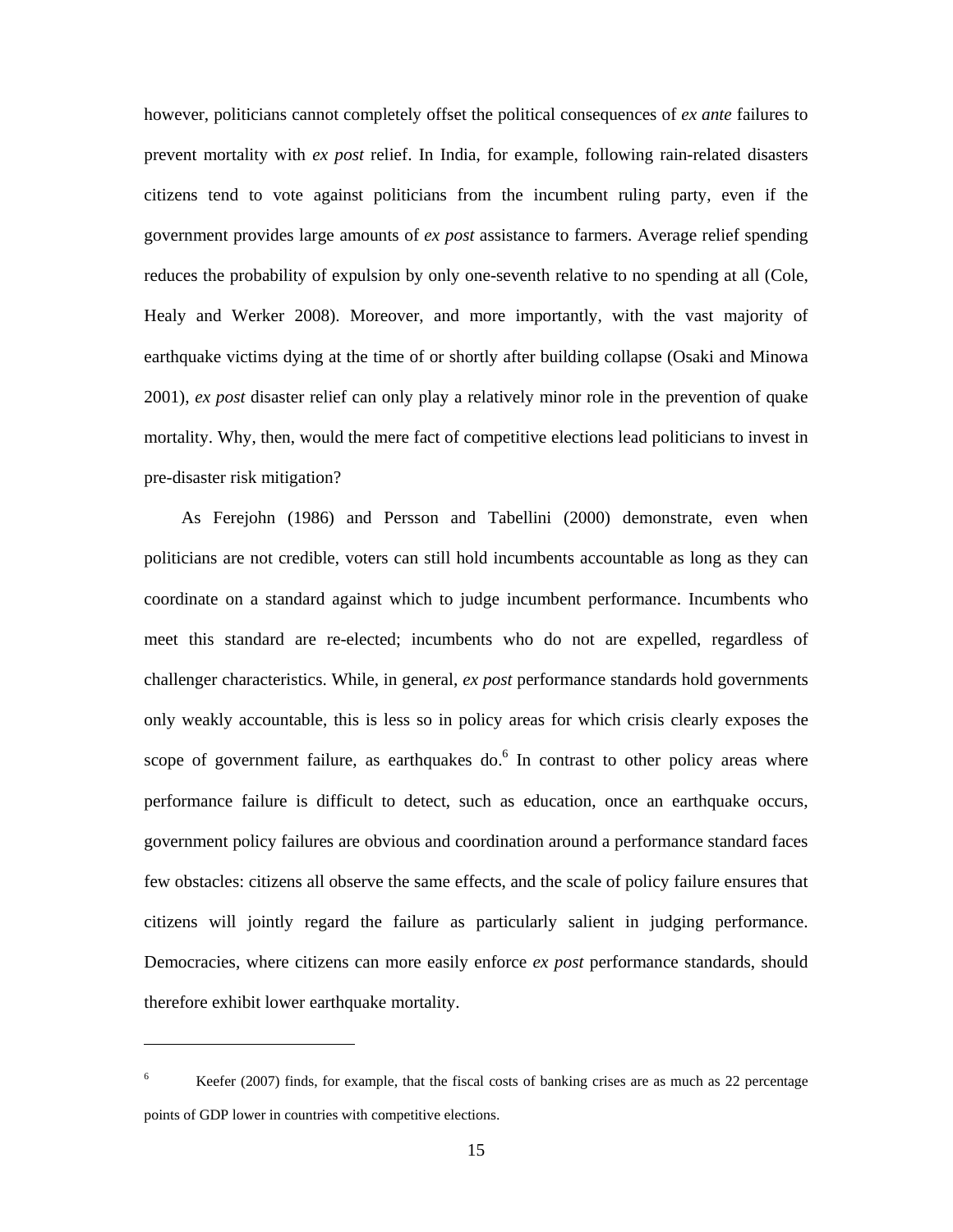Nevertheless, even among democracies variation in incentives of governments to provide public goods or to engage in rent-seeking at the expense of public good provision should also matter for earthquake mortality. A large difference among democracies stems from the ability of political competitors to make broadly credible commitments to citizens. Democracies in which this is not the case are less likely to provide public goods (Keefer and Vlaicu 2008). Keefer (2007) argues that credibility differences between democracies with more and fewer years of continuous competitive elections explain the distinct policy choices of these two groups: younger democracies provide a lower level of public goods than older, more established democracies. Consequently, even if all politicians have stronger incentives to provide ex post disaster relief than ex ante measures to mitigate mortality, politicians in democracies with more continuous years of competitive elections should provide higher levels of regulation for making buildings earthquake-proof than those in democracies with fewer continuous years of competitive elections.

Compared to democracies, autocracies of all kinds tend to actively discourage collective action by citizens. Consequently, even though it may be easier for citizens to coordinate a collective response after a disaster than after other policy failures, it is sufficiently difficult to coordinate any collective response against the autocratic rulers. Autocracies do vary, however, in the degree to which leaders allow ruling party members to organize collectively (that is, the extent to which they allow ruling-party institutionalization). Autocrats who do not permit collective organization by ruling party members are less able to make credible commitments to those members, making it difficult for leaders to promise rewards to party members who successfully implement leader policy initiatives (Gehlbach and Keefer 2009). Regulations to reduce earthquake mortality are therefore less likely to be introduced or effectively enforced in settings where party members cannot collectively organize.

Lastly, both democracies and autocracies exhibit large within-regime type differences in the degree of corruption, which is also associated with weak incentives to pursue the broad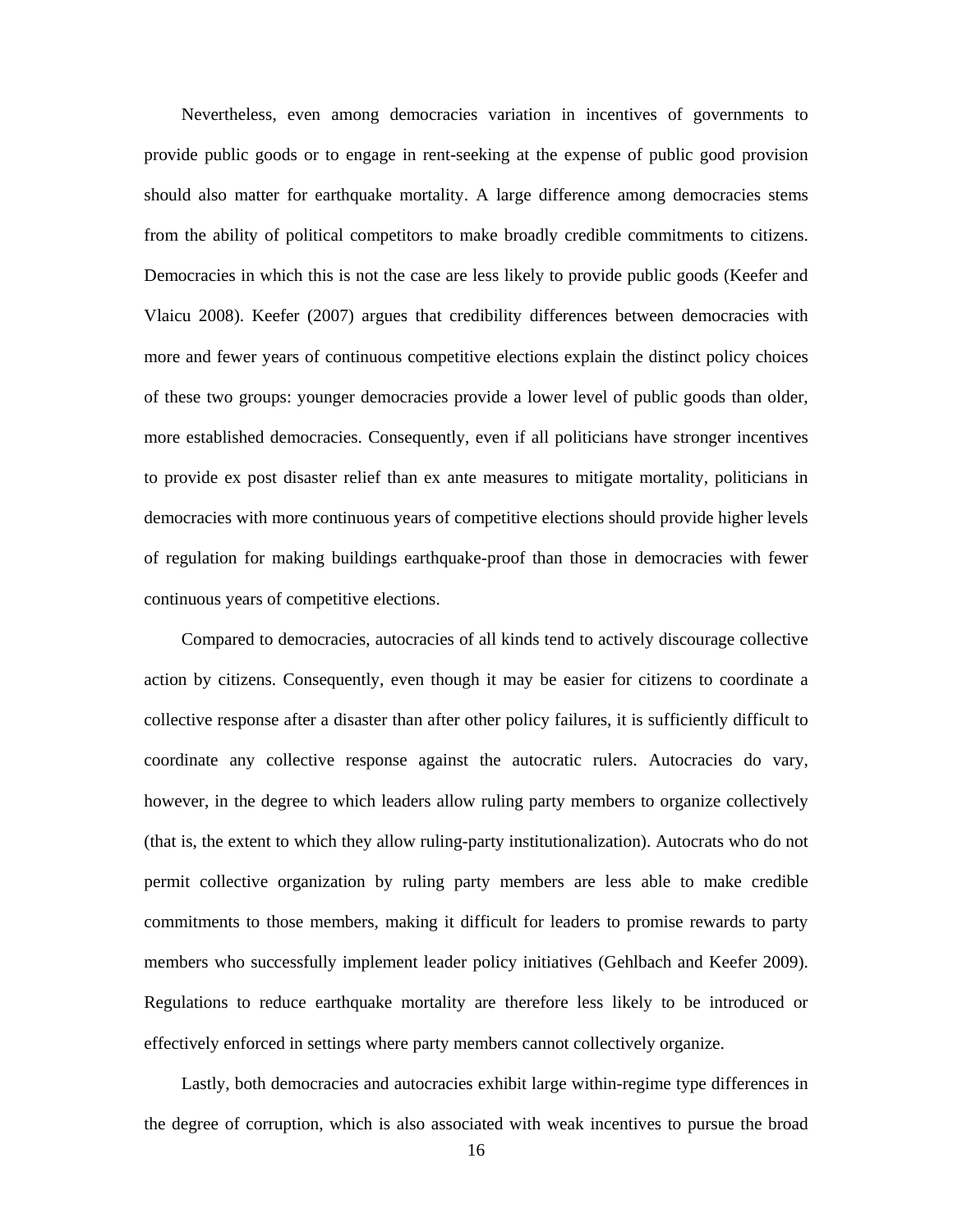public interest and to provide public goods. Where political incentives to restrain corruption are low, incentives to provide public goods are generally (though not always) lower. Even when they are not lower, the inability of governments to restrain corruption by public officials reduces political incentives to implement policies that are sensitive to corruption, such as building regulations. Finally, in corrupt regimes costly regulation – and earthquake-proof building regulations are costly for construction companies – can be circumvented by bribing government officials. Following this line of reasoning, we expect corrupt regimes to provide less regulation for preventing quake mortality than non-corrupt regimes and also to fail in the enforcement of such regulations.

The effects of political incentives are not only direct. They also condition the effects of earthquake propensity and, conversely, their effects will be conditioned by earthquake propensity. Political incentives to undertake ex ante measures to limit mortality, driven by the threat of ex post accountability analyzed by Ferejohn, rise with the level of earthquake propensity, since the higher the probability that a strong earthquake occurs in this period, the higher the probability that citizens will hold current policy-makers accountable for failing to act. That is, the greater is the probability of a strong earthquake, the greater the role for political incentives to reduce earthquake mortality. However, since democracies are more responsive than autocracies, they should also respond more to a higher earthquake propensity than autocracies. In other words, democratic governments are likely to enact more and better earthquake safety regulations relative to autocracies the higher the earthquake propensity of the country and we expect that quakes of the same magnitude not only kill fewer people the higher earthquake propensity, but particularly so if the country is democratic.

This reasoning is analogous to the earlier discussion of the conditioning effect of income on propensity. When propensity is very low, neither autocracies nor democracies have an incentive to take precautionary measures. When it is high, democracies have a greater incentive than autocracies. The difference in precautionary measures between high and low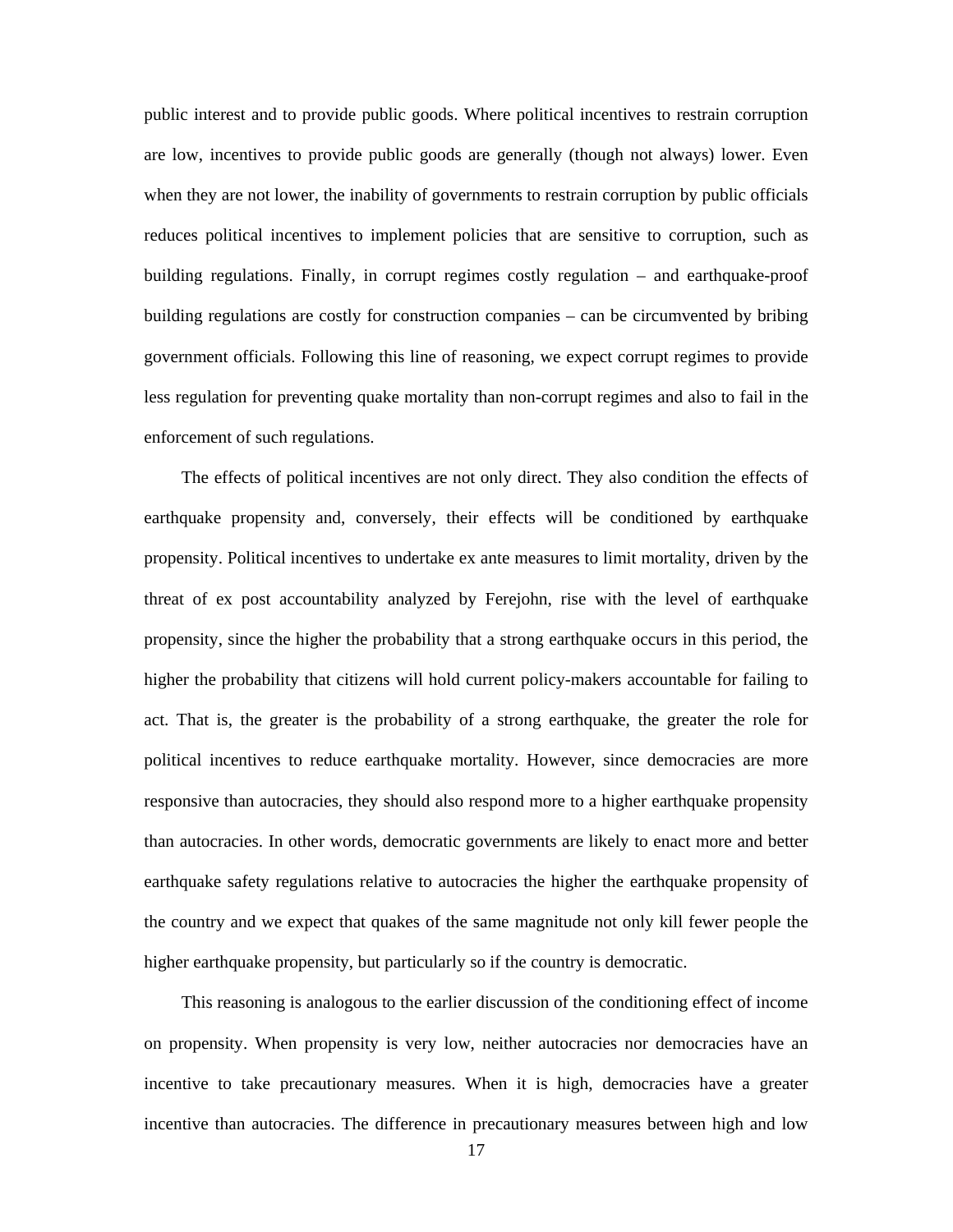propensity democracies must, therefore, be greater than between high and low propensity autocracies. Similar arguments apply for the remaining political incentives identified in our discussion above. Older democracies should respond more to a higher earthquake propensity and thus have lower mortality at each level of propensity than younger democracies. The same holds true for autocracies with more institutionalized ruling parties relative to those with less institutionalized ruling parties and for less corrupt relative to more corrupt regimes.

#### *3.4. Hypotheses*

In sum, our theory generates six testable hypotheses. First, all other things equal and controlling for the strength and location of earthquakes in particular, quake mortality is lower in countries with a higher earthquake propensity. Second, a higher quake propensity lowers mortality more in relatively rich than in relatively poor countries. Third, a higher propensity also lowers mortality more in democratic than in autocratic countries. Fourth, politicians in older democracies have stronger incentives to provide public goods than younger democracies and an elevated quake propensity thus lowers mortality more in the former than in the latter. Fifth, autocracies with more institutionalized ruling parties are better able to commit to providing public goods and, especially, to implement construction regulations, and thus experience lower mortality at higher quake propensity than less institutionalized autocracies. Finally, non-corrupt regimes not only face higher incentives to provide public goods, but are also in a better position to enforce appropriate regulation than corrupt regimes. In contrast, in corrupt regimes earthquake-proof construction regulation is not only less likely, but if existent is unlikely to be enforced. As a consequence, a higher quake propensity should lower mortality more in non-corrupt than in corrupt regimes.

These hypotheses are helpful in clarifying whether the effects of earthquake propensity reflect the opportunity costs of investing in risk mitigation or reflect learning by doing. If learning-by-doing is solely the product of experience with earthquakes and costs nothing (that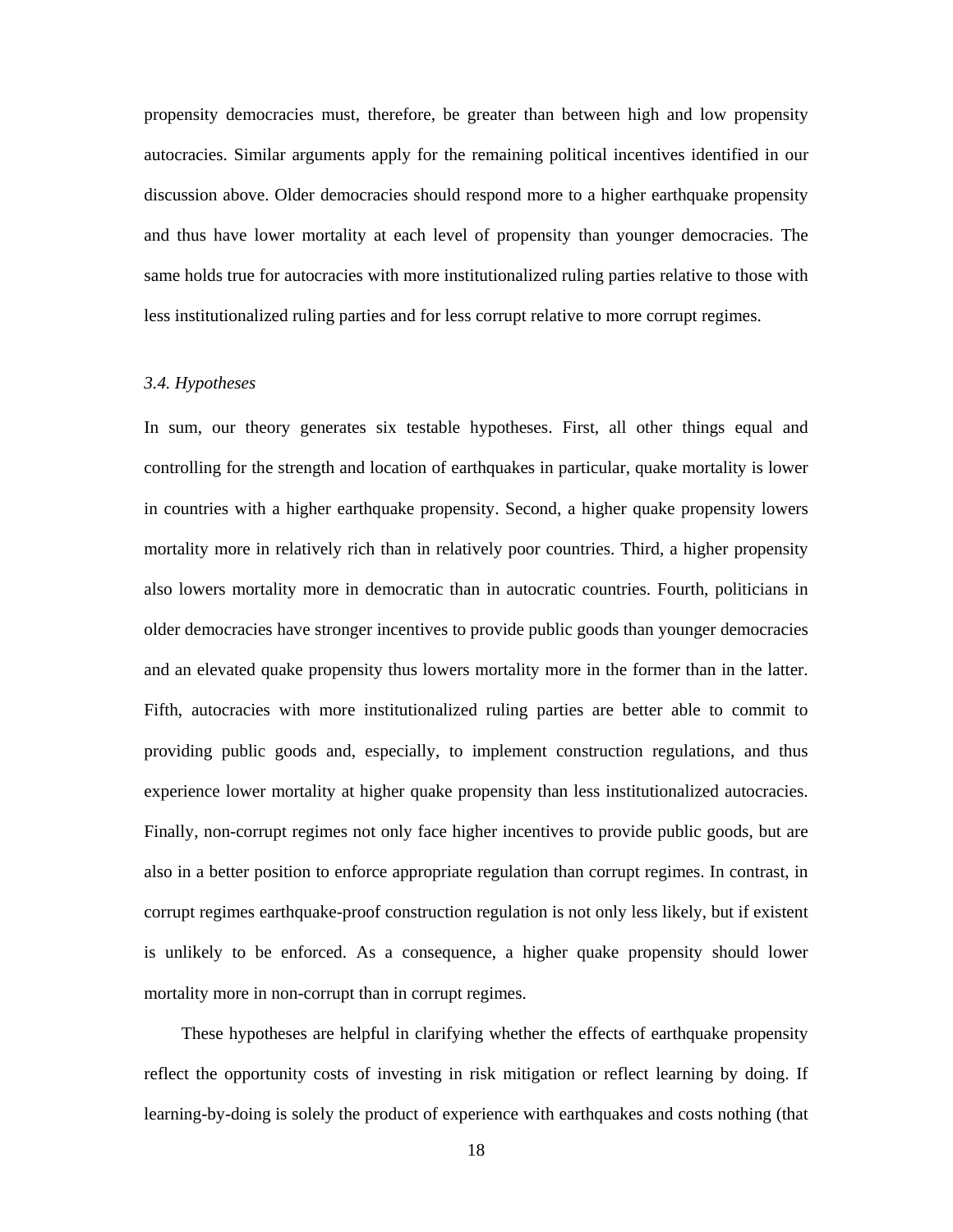is, if propensity does not at all reflect opportunity costs of investing in lower earthquake mortality, including learning about how to respond best to quake risks), then income and political characteristics should have no effect on the relationship between propensity and mortality. Only if learning-by-doing requires costly investments should we expect such contingent effects to emerge. In that case, however, one is immediately in the world of opportunity costs: countries with the greatest incentives to invest in learning-by-doing, and in preventing earthquake mortality generally, are those in which the opportunity costs of making these investments are low, and in which political incentives to make them are high. In other words, if we find evidence for our hypotheses that the effects of quake propensity on mortality are contingent on factors such as the income and political characteristics of countries, then this supports the conclusion that opportunity cost plays a large role, whether or not there is learning by doing.

#### **4. Research Design**

 $\overline{a}$ 

To test these hypotheses, we analyze the determinants of earthquake mortality over the period 1960 to 2005. In this section, we describe our research design in detail.

#### *4.1. Data Sources and Operationalization*

Our dependent variable is the annual sum of earthquake deaths in a country, with data taken from EM-DAT (2008).<sup>7</sup> We take the sum of fatalities in a country year rather than fatalities from individual earthquakes as the unit of analysis since practically all of our control variables are measured at the country year level. Aggregation is unlikely to affect the

<sup>7</sup> See Neumayer and Plümper (2007) for a discussion of the weaknesses of this dataset, which is, however, the only publicly accessible source of disaster type-specific mortality data.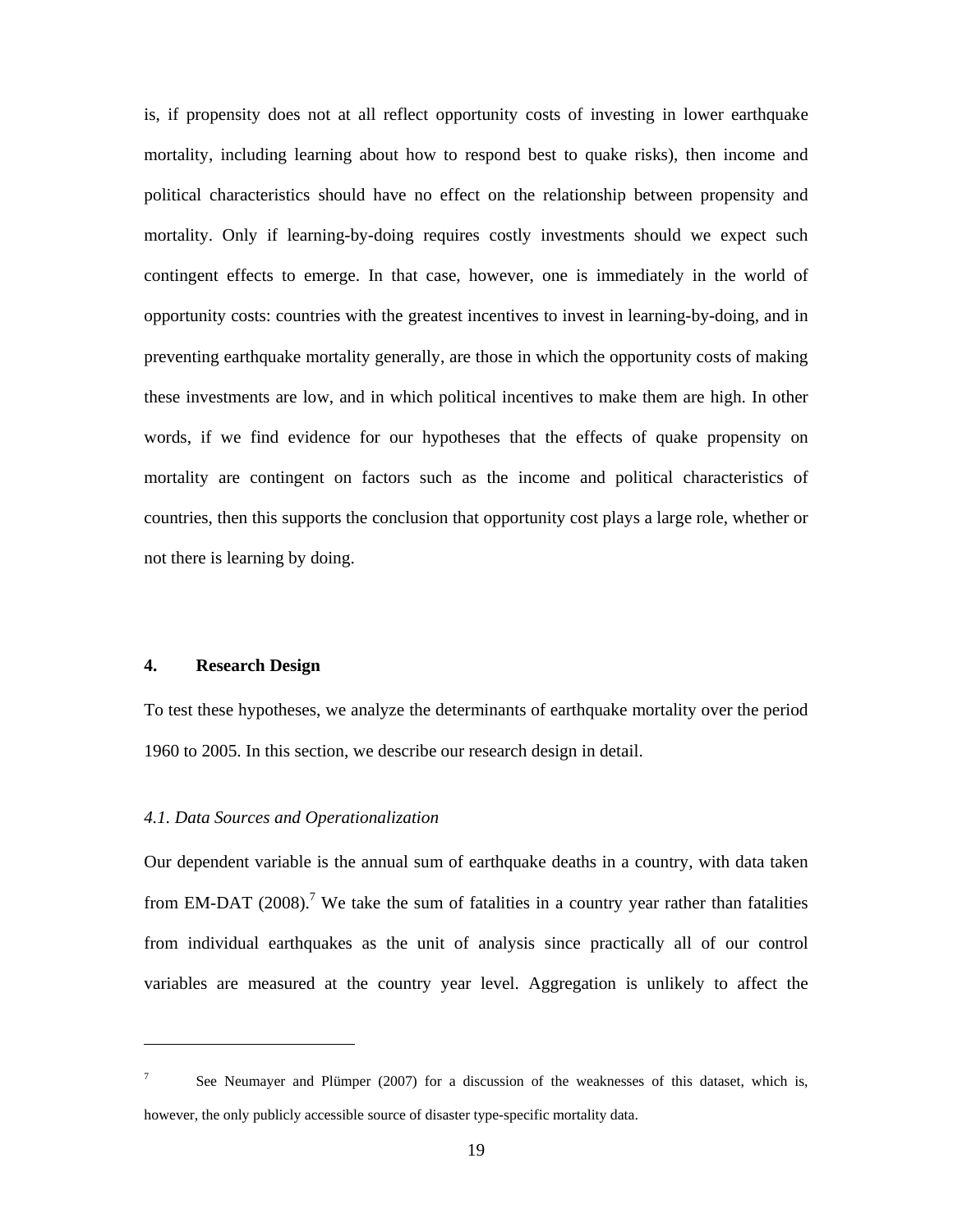estimates, however, since in the vast majority of country years no more than one large earthquake occurs (smaller follow-on quakes after a major quake notwithstanding).

Similar to Kahn (2005), we limit the estimation sample to observations at risk of mortality. This is important because country years in which no major earthquakes happened are not at risk; no one could have possibly been killed by an earthquake. They are irrelevant and their inclusion would therefore inject unnecessary noise into the estimation. We therefore restrict the sample to country years in which at least one quake of magnitude 5 on the Richter scale happened.

A key challenge in assessing the effect of earthquake propensity, economic constraints and political incentives on mortality is to control for the magnitude of earthquakes. Mortality is higher, all else equal, the greater the magnitude of an earthquake and the larger the number of people exposed to it. We therefore construct, and control for, two magnitude variables, one capturing magnitude itself, and one capturing magnitude weighted by the number of people in the area affected by the earthquake.

The measure of magnitude begins with each earthquake's measure on the Richter scale. The Richter scale is on a base-10 logarithmic scale: small increases on the scale imply large increases in disaster magnitude. To ensure that disaster exposure properly reflects the much larger impact of earthquakes with a larger Richter score, we transform the Richter scale magnitude according to the formula 10exp(magnitude-5). We compare all the earthquakes in a country year and select the one with the highest transformed magnitude value, *max\_magnitude*. The second variable (*magnitude\_popdensity*) additionally takes into account that earthquakes in more densely populated areas kill more people, *ceteris paribus*. This variable weights each transformed quake magnitude value by the average population density within 15 kilometers of the earthquake's epicentre, though results are robust to extending this boundary to 30 or to 50 kilometers. It then sums up all population density-weighted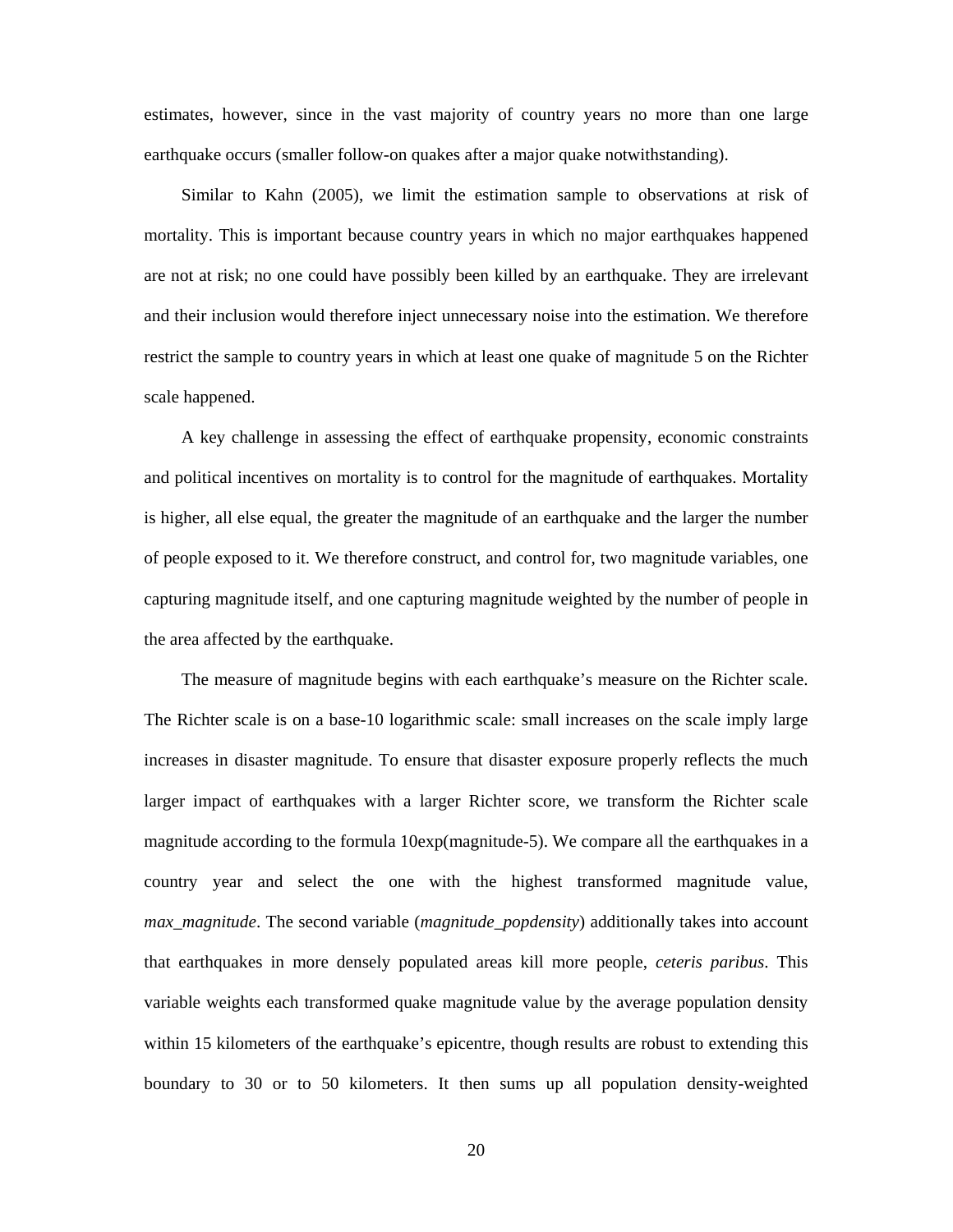transformed quakes in a country year.<sup>8</sup> The earthquake data have been taken from the United States Geological Survey Advanced National Seismic System (ANSS) Composite Earthquake Catalogue. Population density data are sourced from Gridded Population of the World, Version 3.

Earthquake propensity, the first variable of main interest, though not directly observable, can be indirectly inferred from historical earthquake records. Earthquakes are unevenly distributed around the world and are far more likely to occur in regions where different tectonic plates border each other. Figure 1 shows the global distribution of earthquakes and the borders of tectonic plates. Most earthquakes occur at the various borders of the Pacific plate, the Western border of the Latin American plate, and the boundaries between the African, the Arabic and the Indian plates and the Eurasian plate. It is in countries located in these regions that the opportunity costs of earthquake safety regulation are lowest.

 $\overline{a}$ 

<sup>8</sup> Minor quakes are unlikely to cause major damage, let alone kill people, so we drop all quakes with a magnitude below five on the Richter scale for constructing this variable.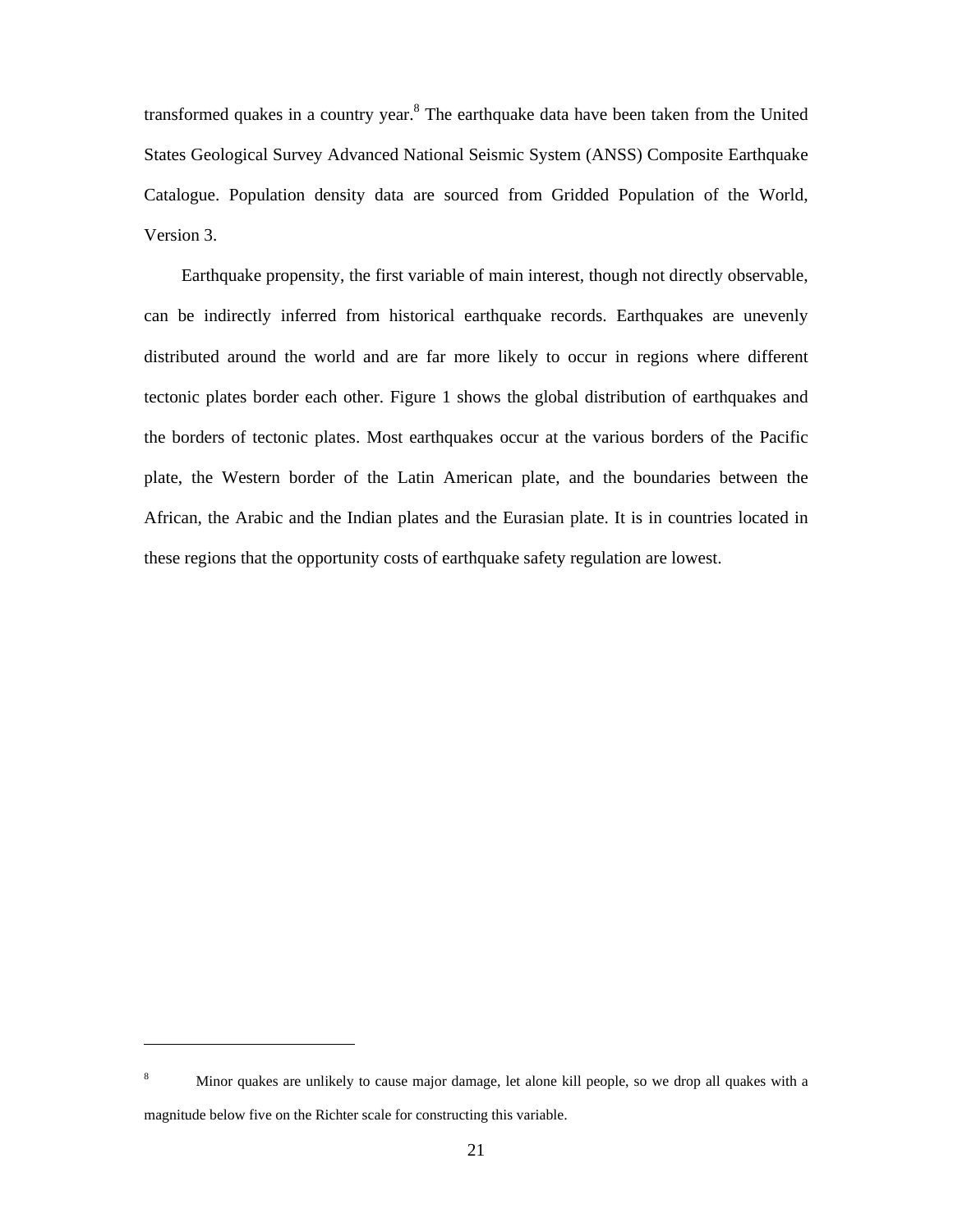

Figure 1: Tectonic Plates and Earthquake Activity (Source: ETH Zürich, Global Seismic Hazard Assessment Program).

We use as a simple proxy for earthquake propensity the sum of earthquake strengths of quakes above magnitude 6 over the period 1960 to 2008, transformed according to the above mentioned formula. Results are robust to counting the sum of earthquakes above magnitude 5 or 6.5 instead. They are equally robust to using instead the strongest earthquake over the period 1960 to 2008. This is not surprising, since the total number of earthquakes a country experiences is strongly correlated with the magnitude of its single most powerful earthquake.<sup>9</sup> It may seem strange to use a variable that contains information up to 2008 for estimations that start in 1960. However, this variable is meant to proxy for latent earthquake propensity.

 $\overline{\phantom{a}}$ 

<sup>&</sup>lt;sup>9</sup> We take 1960 as the start year because our dataset on earthquakes starts in this year. Our results are fully robust to using the highest observed earthquake magnitude experienced since 1900 instead, derived from data collected by the United States Geological Survey (http://earthquake.usgs.gov/earthquakes/world/historical.php).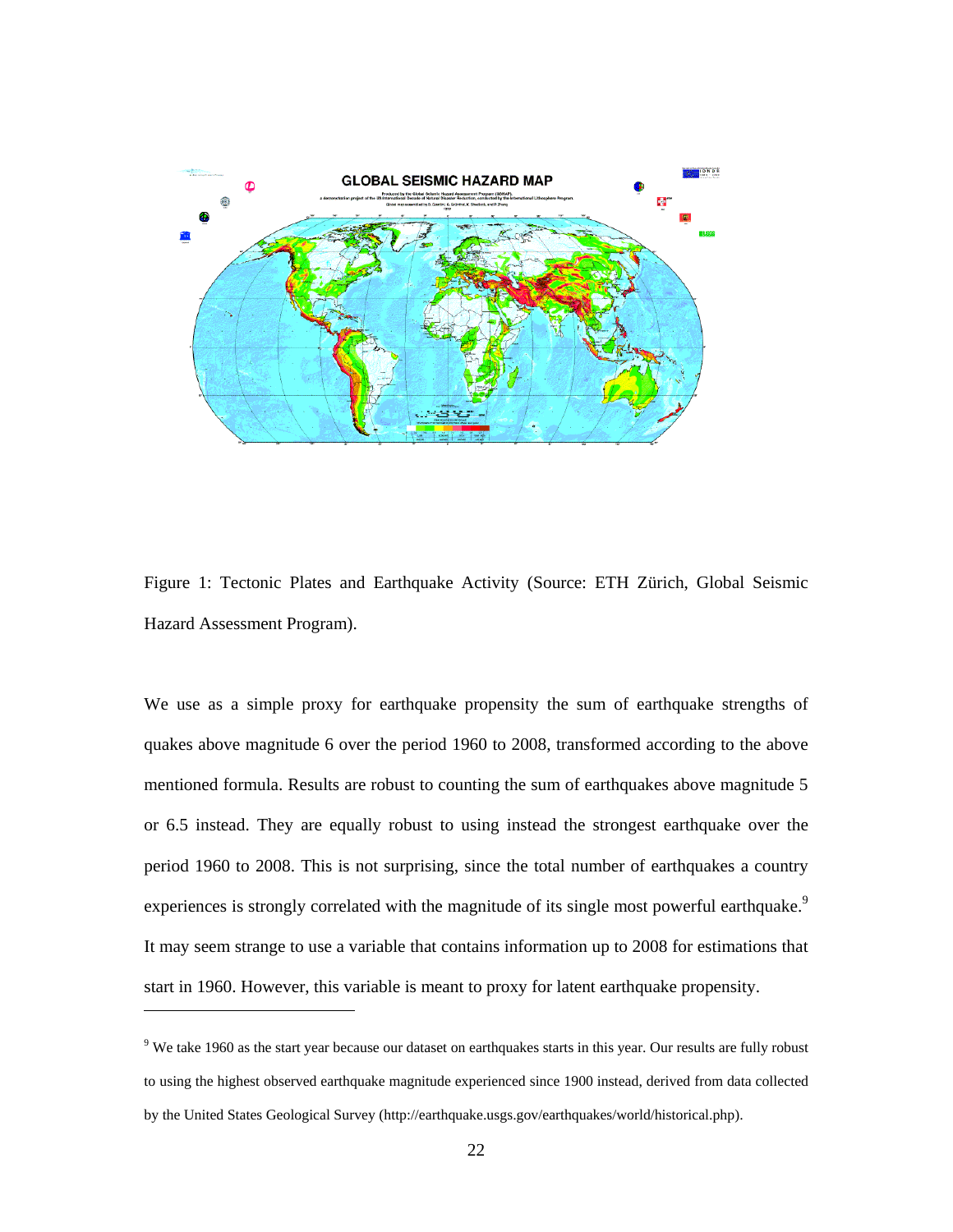The other main explanatory variables are country income and political characteristics. Data on income per capita (*ln gdppc*) are taken from World Bank (2009). Democracy is measured by the *polity2* variable taken from the Polity project (Marshall, Jaggers and Gurr 2006). Despite being coded on a 21-point scale from -10 to 10, *polity2* is not truly a continuous variable and observations are heavily clustered toward the lower and upper end of the scale. In line with much of the political science literature, we therefore dichotomize the democracy variable and classify a country as a democracy if it has a *polity2* score of 5 or above, which holds true for roughly 40 per cent of country years. The age of democracy is measured by the number of years since a country has become a democracy, defined as 5 or above on the Polity scale. The institutionalization of the ruling party in non-democracies is calculated as the age of the largest government party less the years in office of the current leader, with both variables taken from the Database of Political Institutions (Beck, et al. 2001), which starts in 1975, thus restricting the relevant sample to the 1975 to 2005 period. The last variable that captures the political incentives of governments is corruption. Corruption measures are subjective and available only for recent periods. We use the source that provides the earliest time coverage, the corruption index of the International Country Risk Guide from Political Risk Services (www.prsgroup.com). They report corruption data from 1982 onwards and the estimation model which includes corruption as an explanatory variable is therefore restricted to the period 1982 to 2005. As a further control variable we use the log of population size (*ln pop*) from World Bank (2009) since more populous countries will face larger mortality, all other things equal.

Our hypotheses postulate that income and political incentives condition the effect of earthquake propensity to pursue policies that reduce earthquake mortality. Such conditional effects are typically estimated in a model in which two or more variables are interacted. Unfortunately, the interpretation of interacted terms of two or more continuous variables is problematic in non-linear models. As Ai and Norton (2003: 129) have shown, in nonlinear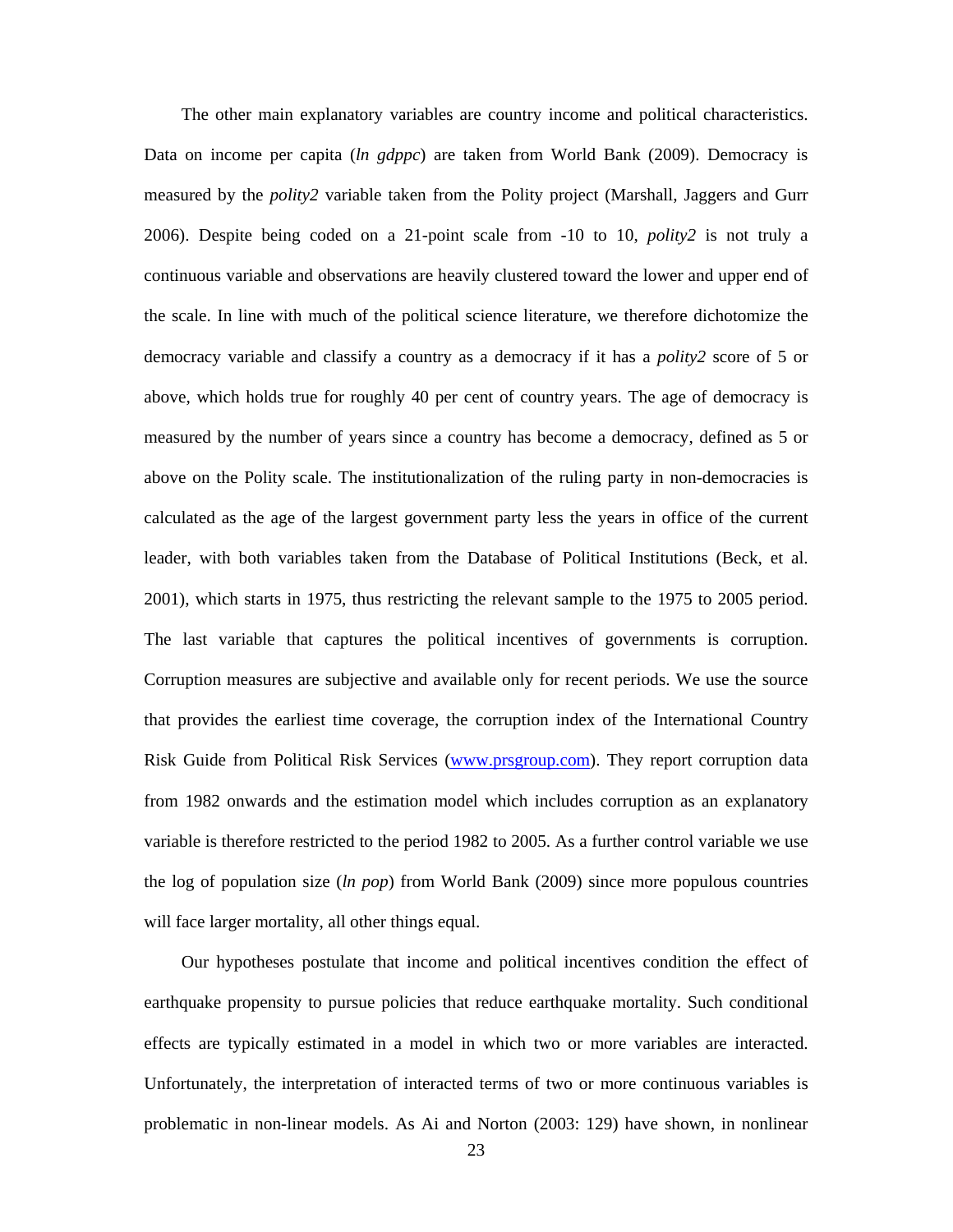models "the interaction effect (…) cannot be evaluated simply by looking at the sign, magnitude, or statistical significance of the coefficient of the interaction term." Instead, the interpretation of the interaction term requires computing the cross derivative of the expected value of the dependent variable, which depends on all the covariates in the model and their values. Testing the significance of interaction terms in non-linear models with two or more continuous variables is thus an extremely complex task.

Instead, we interact dummy variables for our main variables of interest with the continuous earthquake propensity variable. This is easiest done for our measure of regime type, which is already captured by a dummy variable for democracy. We thus interact dummy variables for democracies and autocracies with earthquake propensity. These estimated coefficients are not subject to the difficulty identified by Ai and Norton (2003). They indicate how mortality changes with increases in earthquake propensity in democracies on the one hand versus increases in earthquake propensity in autocracies on the other. This formulation is equivalent to, but easier to interpret than interacting a single democracy dummy variable, equal to one for democratic and zero for non-democratic countries, with propensity.<sup>10</sup>

We similarly interact, in separate estimations, the continuous propensity variable with dummy variables for high-income versus low-income (or, to be precise, "not high-income") countries, using the World Bank (2009) classification, to estimate different earthquake

 $\overline{\phantom{a}}$ 

<sup>&</sup>lt;sup>10</sup> To see this, imagine an estimation model of the form  $y = b_1x+b_2z+b_3xz$ , with x a continuous and z a dummy variable. The marginal effect of x on y is given by  $b_1$  for  $z=0$  and by  $(b_1+b_3)$  for  $z=1$ . Now consider instead an estimation model of the form  $y = b_4x$  (for z=0) +  $b_5x$  (for z=1) +  $b_6z$ .  $b_4$  is the same as  $b_1$ , while  $b_5$  is the same as  $(b_1+b_3)$ . In the first model, the interaction effect is statistically significant if  $b_3$  is statistically significantly different from zero. In the second model, it is significant if  $b_4$  and  $b_5$  are statistically significantly different from each other.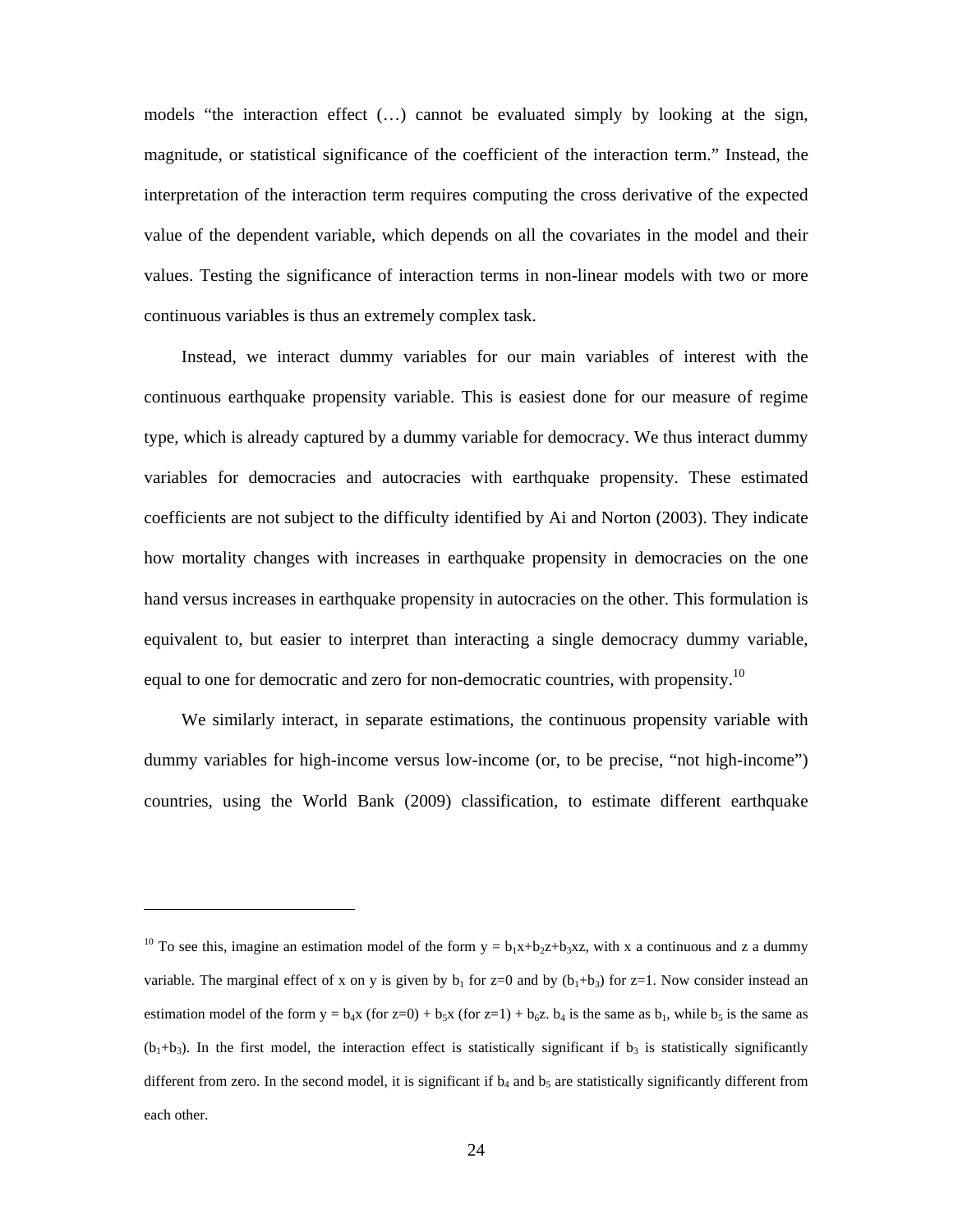propensity coefficients for these two groups of countries.<sup>11</sup> About 25 per cent of countries are classified as having high-income. The earthquake propensity variable is also interacted with a dummy variable for democracies with below median continuous years of democracy and above median continuous years of democracy; while for autocracies the propensity variable is interacted with a dummy variable for, respectively, below and above median age of the ruling party, relative to the leader's years in office. The final interaction specification is between earthquake propensity and dummy variables for corrupt and non-corrupt regimes, where we classify a country as non-corrupt if it scores 4 or above on the scale that runs from 0 (most corrupt) to 6 (free of corruption). Roughly 35 per cent of country years fall into the 'not corrupt' category.

#### *4.2 Estimation Strategy*

 $\overline{a}$ 

The earthquake mortality dependent variable is a strictly non-negative count variable for which ordinary least squares (OLS) is inappropriate as it violates the underlying OLS assumptions of linearity of the estimation model and of normally distributed errors. There are two main estimation models for count data – Poisson and negative binomial. Since the sample variance significantly exceeds the sample mean, we have opted for the negative binomial model. The zero-inflated negative binomial model is sometimes employed to deal with the presence of many observations in which no disaster deaths occur. Although others have estimated disaster mortality determinants using this model (Kahn 2005), we decided against the zero-inflated model for two reasons. First, we already restrict the estimation sample to *relevant* country years, i.e. to country years with at least one quake of a magnitude large enough to potentially cause mortality. As a consequence, the share of observations with zero

 $11$  Our results are fully robust to interacting the earthquake propensity variable with dummy variables for OECD countries and non-OECD countries instead, also following World Bank (2009) classification.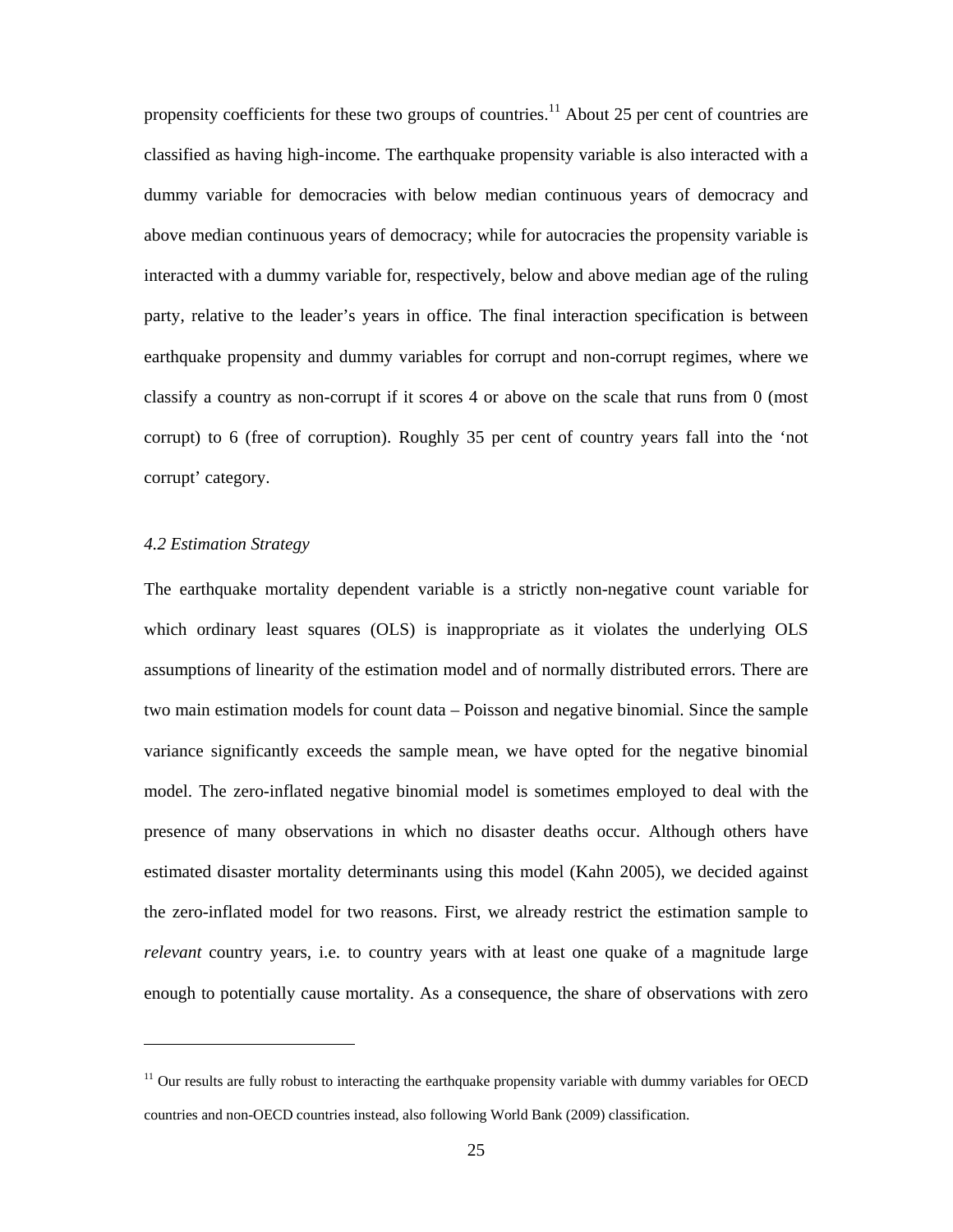mortality is not excessively large (roughly 20 per cent of observations exhibit positive mortality). Second, the zero-inflated negative binomial model assumes that some observations take on a value of zero with probability of one (Long & Freese, 2006). This is not a reasonable assumption, however, given that the sample is intentionally restricted to country years at risk of earthquake mortality.

#### **5. Results**

Table 1 presents the main estimation results. In the baseline model 1, quake propensity is not interacted with any dummy variable. As one would expect, quakes of higher magnitude on the transformed Richter scale and quakes of higher magnitude in more densely populated areas kill more people. Controlling for the strength of actually occurring earthquakes in this way, we find that a higher quake propensity is associated with *lower* mortality, as our theory predicts and as Anbaci, et al. (2005) first documented with a much different sample and propensity measure. Countries with higher per capita income and democracies have lower fatalities, whereas a larger population leads to higher mortality.

In model 2, we interact the quake propensity variable with dummy variables for highincome and low-income countries, thus in effect estimating separate quake propensity coefficients for these two groups of countries. Both rich and poor countries respond to increasing earthquake propensity: mortality falls significantly with higher quake propensities in both sets of countries. However, the effects are significantly larger for rich countries. The difference between the two estimated coefficients is statistically significant at  $p<.001$ . In substantive terms, keeping all other variables at mean values, a one standard deviation increase in quake propensity lowers the expected count of quake fatalities by 62.8 per cent in rich countries and by 46.5 per cent in poor countries. This supports the earlier opportunity cost argument: poor countries face a larger opportunity cost of transferring resources to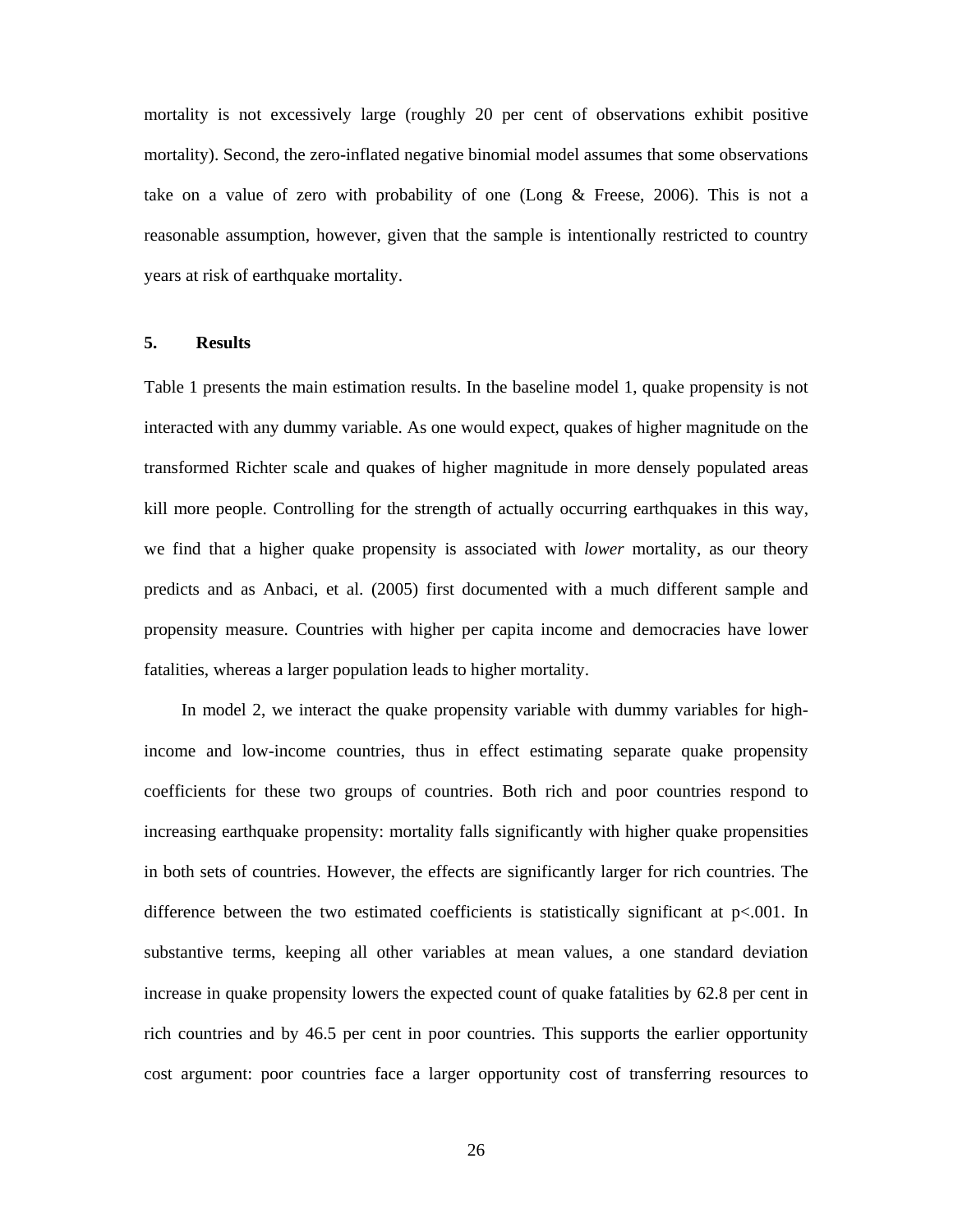earthquake mortality prevention than rich countries such that they respond less to an elevated earthquake propensity than rich countries.<sup>12</sup>

Model 3 interacts the quake propensity variable with dummy variables for democracies and autocracies. Consistent with the argument that the prospect of elections should make democratic rulers more sensitive to earthquake propensity, the estimated coefficient for quake propensity in democracies is 2/3 larger than the respective estimated coefficient in autocracies (-.0044 versus -.0029), although the difference between the two estimated coefficients is not statistically significant. A one standard deviation increase in quake propensity is estimated to decrease expected mortality by 49.4 per cent in democracies and by 42.2 per cent in autocracies, if other variables are held at mean values. The statistically significant coefficient of the linear democracy term indicates that democratic governments suffer significantly fewer earthquake deaths at all levels of quake risk.

Model 4 further distinguishes among both democratic and non-democratic regimes. The specification distinguishes among autocracies according to whether the age of the ruling party at the time the current leader came to power – ruling-party institutionalization – is above or below the median for that variable (see Gehlbach and Keefer 2009). Democracies are distinguished according to whether they are above or below the median years of continuous democratic experience.<sup>13</sup> Since the Database of Political Institutions starts in 1975, and is

 $12$  Given the strong correlation of high income with good governance, it is difficult to exclude an alternative explanation for this finding, namely that poor countries are also generally governed by rulers who are less sensitive to the broad public interest and, therefore, less responsive to increases in earthquake risk. However, this interpretation of the risk-income interaction is also consistent with our theoretical arguments.

<sup>&</sup>lt;sup>13</sup> Since we use two different operationalizations for democracies on the one hand and autocracies on the other, there is no single variable which could be added to the estimation model to capture the direct effects of within-regime type heterogeneity on mortality. Results, though, are substantively similar, with all variables statistically significant as before, if we re-estimate the model with two additional variables, namely the number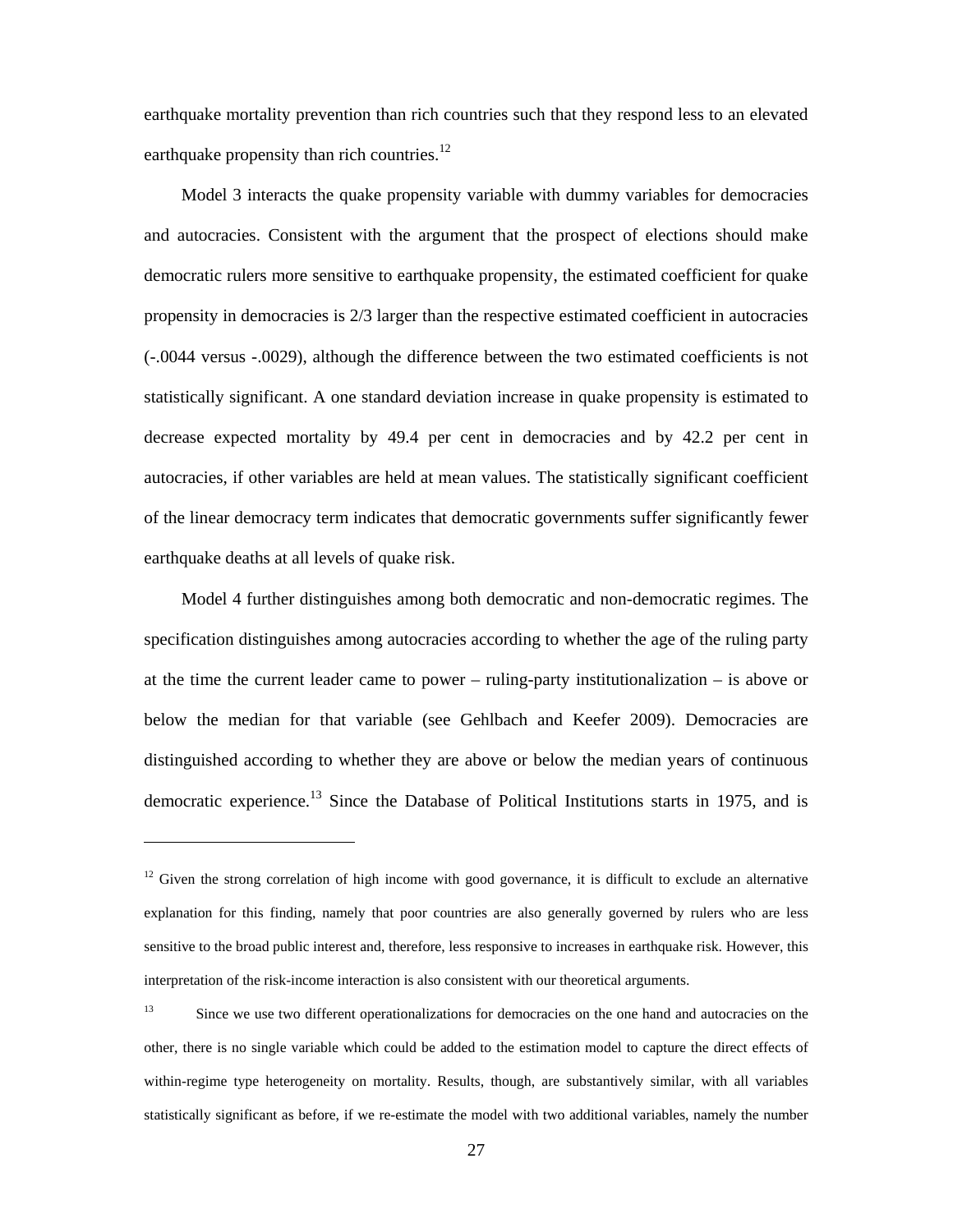required for the ruling-party institutionalization variable, the sample in this estimation is smaller than for the other models. Consistent with our prediction, autocracies with low institutionalization are non-responsive to increases in earthquake propensity, whereas increasing propensity significantly reduces mortality in autocracies with high institutionalization. Increasing propensity reduces mortality even more in democracies and particularly so in older democracies, which react more to increasing propensity than young democracies (difference statistically significant at p<.002), which in turn react more than autocracies with high institutionalization, even if the difference is not statistically significant at conventional levels. A one standard deviation increase in quake propensity decreases the expected count of quake deaths by 64.4 per cent in old democracies, by 42.9 per cent in young democracies and by 35.7 per cent in autocracies with high institutionalization (all other variables at mean values).

In the final model 5, we test whether corruption conditions the effect of earthquake propensity on quake mortality. Since the corruption variable is available only since 1982, the sample size is further reduced. Consistent with the notion that political incentives to provide earthquake-proof construction regulation require a non-corrupt political regime, we find that corrupt regimes are totally unresponsive to an increase in earthquake propensity, while noncorrupt regimes are responsive to elevated earthquake risk with a standard deviation increase in quake propensity estimated as decreasing the expected count of quake fatalities by 50.3 per

of years of continuous democratic experience (set to zero for autocracies) and the number of years in office of the largest government party minus the number of years in office of the current leader. The only exception is that, while quake propensity continues to have the highest effect on mortality in older democracies, followed by younger democracies and then by autocracies with high intstitutionalization, the difference in the effect of quake propensity between older and younger democracies is no longer statistically significant, while the difference between younger democracies and autocracies with high institutionalization now becomes significant.

 $\overline{\phantom{a}}$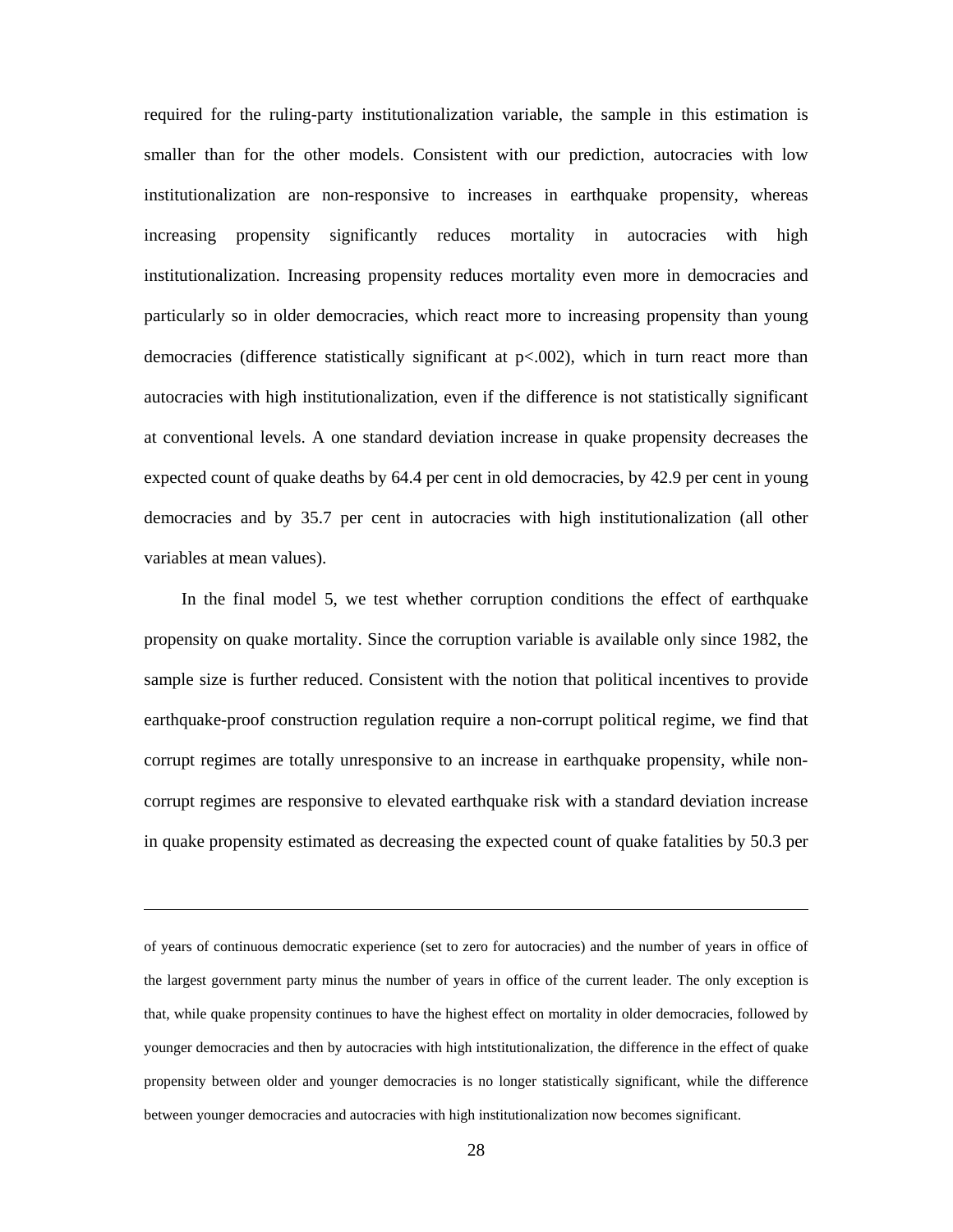cent (all other variables at mean values). Beyond this conditioning effect on earthquake propensity, corruption has no independent effect on quake mortality.

#### **6. Robustness**

The results reported in table 1 are robust to a number of potential mis-specifications of the estimation model – see table  $2<sup>14</sup>$  First, it could be argued that the results are driven by the specific cut-off that we employ for measuring earthquake propensity. However, in all but two cases, results are similar in terms of coefficient signs and statistical significance when we substitute into all of the models of table 1 a propensity measure that uses, instead of a threshold of 6 on the Richter scale, a threshold of 5 (column 1) or 6.5 (column 2), or simply the largest earthquake that the country experienced over the period 1960-2005 (column 3).<sup>15</sup>

Anbaci et al. (2005) limit their sample to observations in which earthquakes of magnitude six and above on the Richter scale caused at least ten fatalities or approximately \$1 million in property damages. This implies selecting on the dependent variable since very successful earthquake fatality and damage prevention measures can lead to the exclusion of observations from the relevant population that should be in the sample. Moreover, smaller earthquakes can also have fatal consequences. Nevertheless, if we follow their lead and only include earthquakes above 6 (column 4), instead of above 5, on the Richter scale in the sample, results are fully robust.

The political incentives of leaders who have been in office for longer periods of time could differ from those newly in office and this could be correlated to the political measures we include, yielding spurious estimates. However, when we include the number of years the chief executive has been in office then all effects remain essentially the same (column 5).

 $\overline{a}$ 

<sup>&</sup>lt;sup>14</sup> Full results will be made available in a replication dataset and do-file upon publication of the article.

<sup>15</sup> All measures exponentially transformed as before.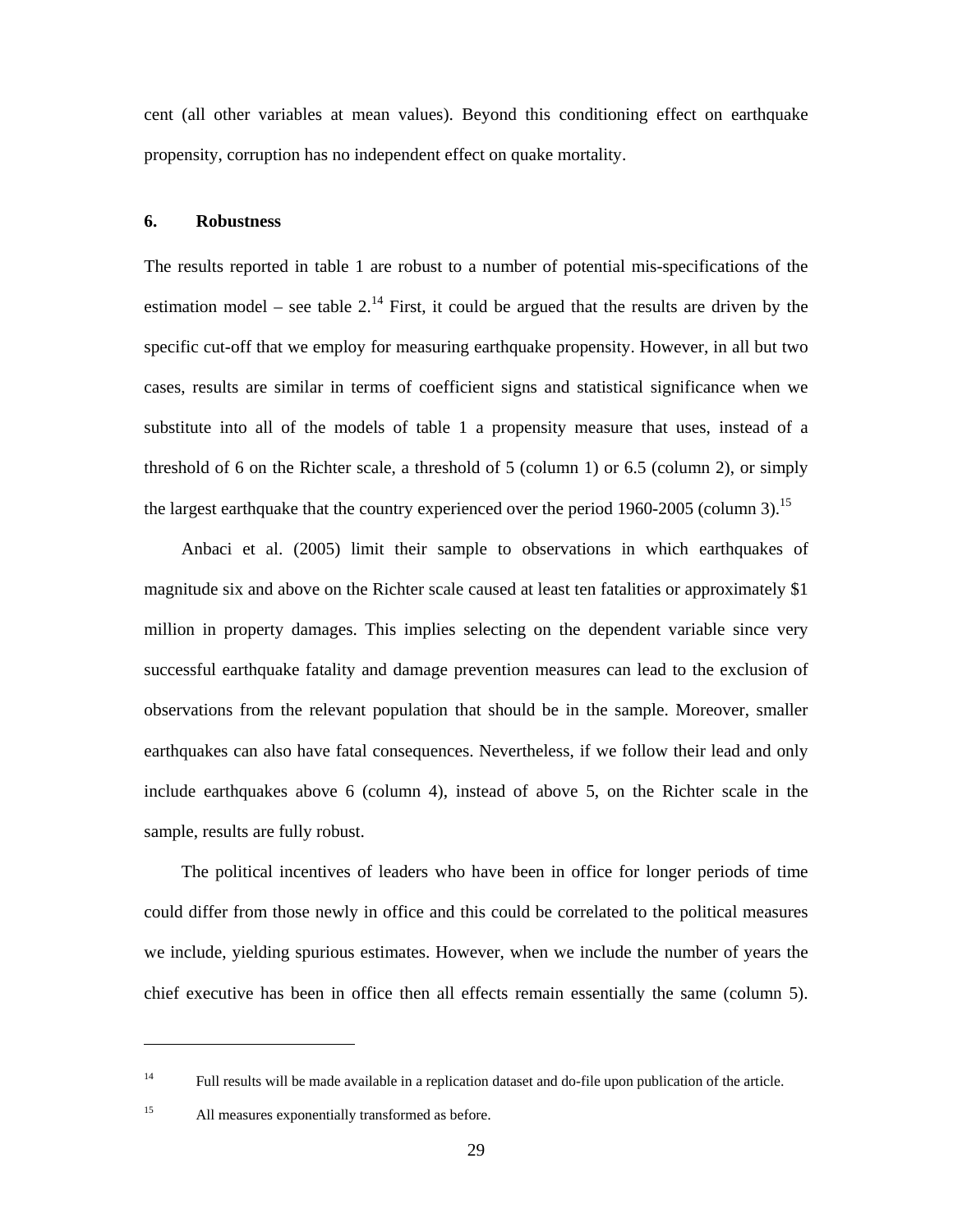Mortality is significantly lower the more years leaders are in office, suggesting that longerserving leaders are more likely to internalize the future political costs of neglecting earthquake preparedness. Results reported in column 5 of table 2 also demonstrate that the results in models 1-3 are robust to the post-1975 sample. In fact, in this sample, which is restricted to the post-1975 period since the variable measuring the tenure length of the chief executive is only available from 1975 onwards, not only is the magnitude of the democratic response to increased propensity greater than that of the autocratic response, as in model 3, but the difference becomes statistically significant if the sample is restricted to the post-1975 period.

The exact death toll of earthquakes is typically unobserved. Therefore, no one actually *knows* the exact number of quake victims, which is instead estimated. There can thus be no doubt that the estimation results we have reported in the previous section are based on the analysis of noisy data. We therefore conducted a Monte Carlo study, similar to what Plümper and Neumayer (2009) do for mortality from famines, which aims at exploring the effect of measurement error on the estimates. Specifically, we re-estimated all models 100 times. In each re-estimation, we multiplied the value of the dependent variable of approximately 15 percent of observations by a uniform random number of the interval [0.5..1.5], which mirrors measurement errors of up to 50 percent.<sup>16</sup> By drawing the measurement error from a uniform distribution, it is *on average* unlikely to be correlated with the explanatory variables. However, the actually drawn measurement error *in each iteration* may well be correlated with some of the regressors even if the average correlation over infinite iterations is zero. By

 $\overline{\phantom{a}}$ 

<sup>&</sup>lt;sup>16</sup> To determine the 'subsample with measurement error' we drew a second continuous uniform random variable of the interval (0..1) and changed only those observations for which the randomly drawn parameter exceeded 0.85. Thus, on average, we changed the dependent variable of about 15 percent of the 'nonzeros' in each iteration of the MC.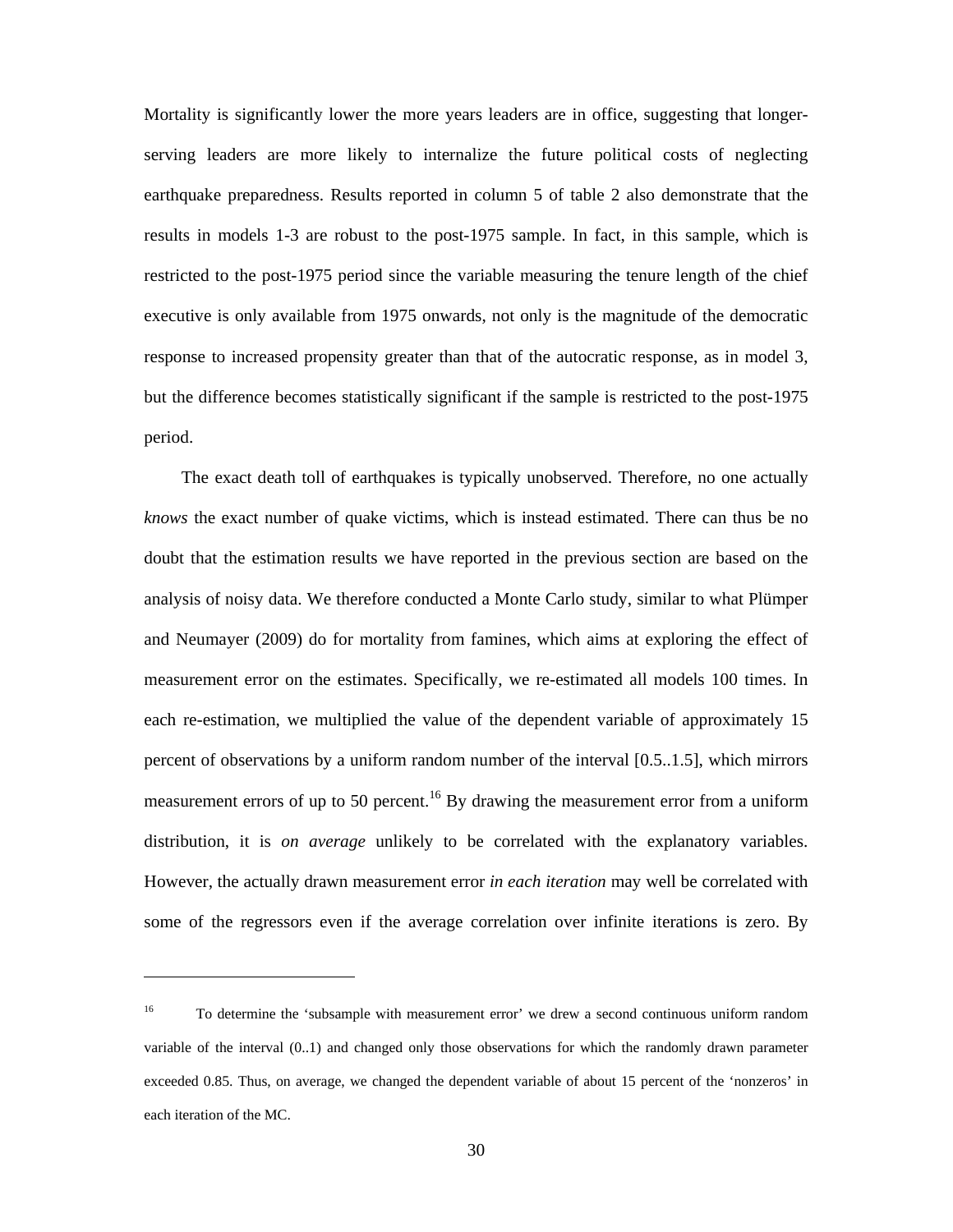reporting the full range of coefficients from the Monte Carlo study (minimum to maximum) in table 3, we take each single iteration into consideration and thus account not only for random measurement error, which would simply render estimates less efficient, but also for some systematic measurement error as well. Results are fully robust. The same is true if we impose larger measurement error on stronger earthquakes and lower measurement error on smaller earthquakes (results not shown), rather than the same proportional extent of measurement error on all quakes as in table 3. This suggests that potential measurement error is unlikely to have a significant impact on our results.

#### **7. Conclusion**

The politics of disaster mortality prevention exerts a large influence on actual disaster mortality rates. We have argued here that governments face very different incentives to implement and enforce an effective system of quake-proof construction regulations. One main influence on government policies comes from earthquake propensity. If earthquakes tend to be rare and – if they do occur – tend to be moderate, governments are unlikely to implement an effective earthquake mortality prevention system, because this regulation is costly in the absence of major earthquakes. In the rare event of a major earthquake, however, the lack of ex ante incentives to implement preventive measures leads to higher actual mortality.

Even if earthquakes are relatively frequent and potentially strong, governments may opt against implementation of effective earthquake mortality prevention regulation when the country is relatively poor. Under this condition, the ex ante opportunity costs of such regulation can be prohibitively high if the government can save many more expected lives at lower cost in other areas of social or health spending.

Finally, political institutions influence governments' response to earthquake propensity. Political institutions not only exert an influence on the extent to which governments are willing to provide, and can credibly commit themselves to providing, the public good of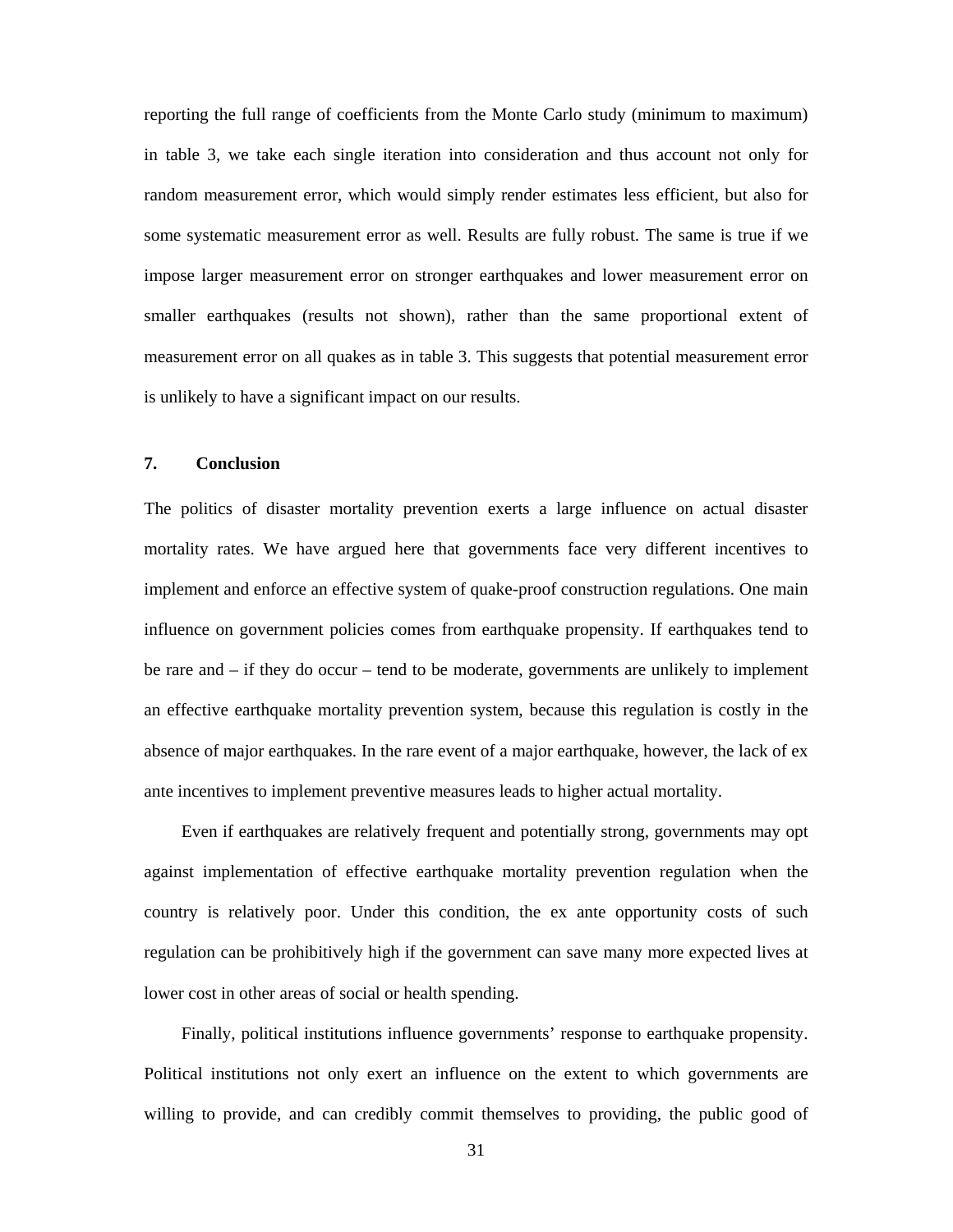earthquake morality prevention. Political institutions also condition the extent to which governments will respond to higher earthquake propensity. In sum, earthquake propensity together with economic and political incentives explain why earthquake mortality varies widely even after controlling for the seismic energy and the location of actually occurring quakes. These interaction effects indicate that, independent of the degree to which higher earthquake propensity reduces mortality because of learning by doing, propensity has a significant impact on the opportunity costs of mitigating risks. If learning by doing were costless, and were the only reason that propensity affected mortality, then the effects of propensity would be independent of the income and political characteristics of countries.

Critics have been quick to put the blame on politicians and their apparent failure to prevent or at least reduce mortality from earthquakes. Yet, our theory suggests that in countries with low quake propensity, failure to enact and enforce regulations for earthquakeproof construction is not necessarily a failure, but may be perfectly rational, following opportunity cost considerations. Our empirical results corroborate this view. We thus find that mortality and earthquake propensity are related in precisely the way one would expect if governments were welfare-maximizing: where propensity is higher, mortality is significantly lower and poor countries respond less to higher quake propensity, precisely as expected, given the higher opportunity costs for poor countries of investing in earthquake mortality prevention. At the same time, we have also argued and demonstrated empirically that the presence of political market imperfections (lack of elections or of credible politicians) has a large effect on how countries react to earthquake propensity. In the extreme cases, a higher quake propensity has no significant effect on mortality in autocracies that lack institutionalized ruling parties or in corrupt regimes. Our results thus suggest that policy advice to countries regarding disaster preparedness should strongly depend on the political characteristics of these countries.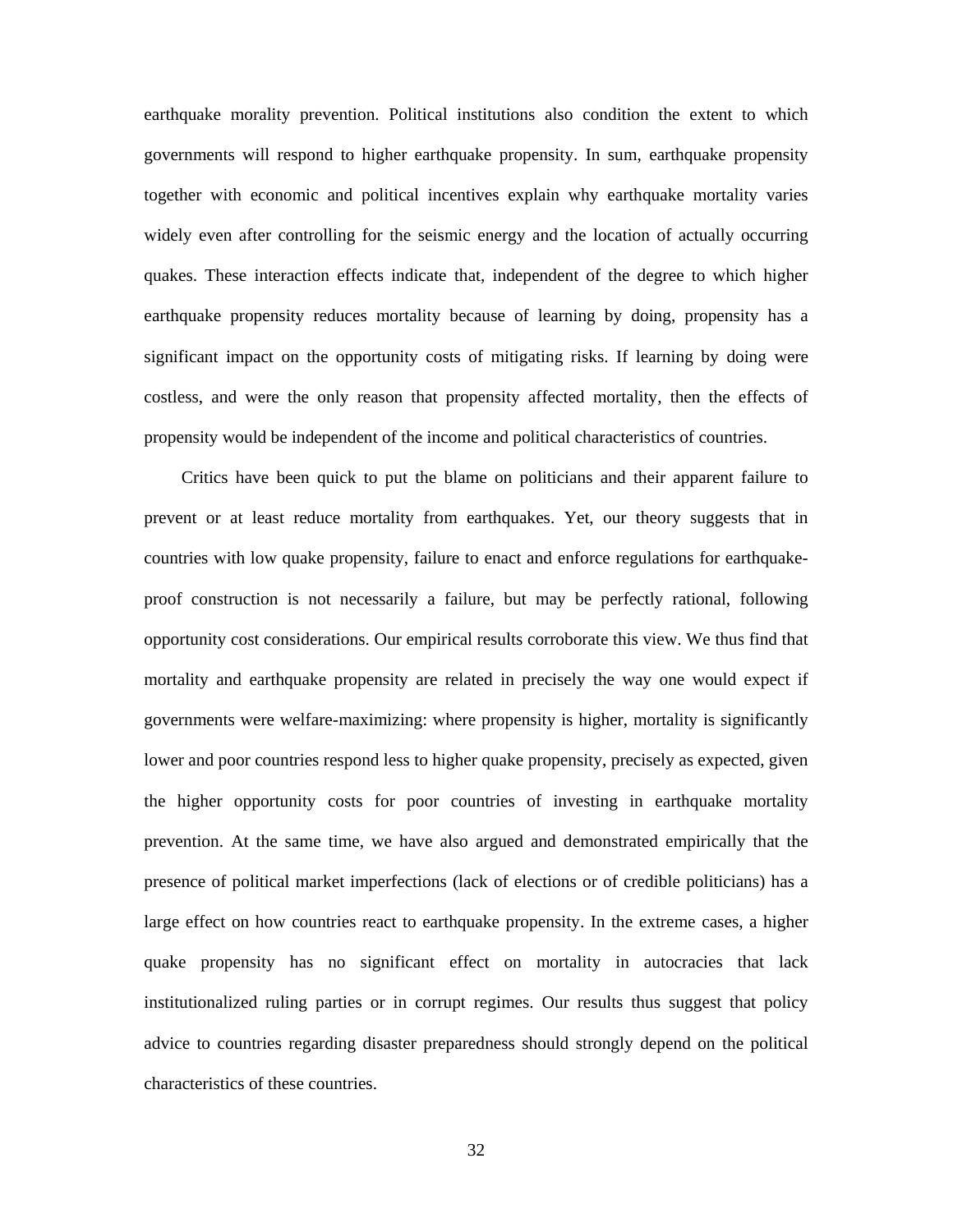| Dependent variable: annual sum of earthquake deaths | model 1        | model 2                                                               | model 3       | model 4       | model 5       |
|-----------------------------------------------------|----------------|-----------------------------------------------------------------------|---------------|---------------|---------------|
| max_magnitude                                       |                | $0.0000222*0.0000367**0.0000234*0.0000450**0.0000374*$                |               |               |               |
|                                                     |                | $(0.0000115)$ $(0.0000177)$ $(0.0000124)$ $(0.0000210)$ $(0.0000225)$ |               |               |               |
| magnitude_popdensity                                | $0.0209**$     | $0.0193**$                                                            | $0.0209***$   | $0.0221***$   | 0.0123        |
|                                                     | (0.00854)      | (0.00772)                                                             | (0.00809)     | (0.00700)     | (0.0151)      |
| quake propensity                                    | $-0.00366$ *** |                                                                       |               |               |               |
|                                                     | (0.00103)      |                                                                       |               |               |               |
| quake propensity in developing countries            |                | $-0.00304***$                                                         |               |               |               |
|                                                     |                | (0.00104)                                                             |               |               |               |
| quake propensity in developed countries             |                | $-0.00885***$                                                         |               |               |               |
|                                                     |                | (0.00143)                                                             |               |               |               |
| quake propensity in autocracies                     |                |                                                                       | $-0.00293*$   |               |               |
|                                                     |                |                                                                       | (0.00165)     |               |               |
| quake propensity in democracies                     |                |                                                                       | $-0.00445***$ |               |               |
|                                                     |                |                                                                       | (0.00153)     |               |               |
| quake propensity in autocracies                     |                |                                                                       |               | 0.00256       |               |
| w. low institutionalization                         |                |                                                                       |               | (0.00259)     |               |
| quake propensity in autocracies                     |                |                                                                       |               | $-0.00277***$ |               |
| w. high institutionalization                        |                |                                                                       |               | (0.00103)     |               |
| quake propensity in young democracies               |                |                                                                       |               | $-0.00457***$ |               |
|                                                     |                |                                                                       |               | (0.00158)     |               |
| quake propensity in old democracies                 |                |                                                                       |               | $-0.00813***$ |               |
|                                                     |                |                                                                       |               | (0.00107)     |               |
| quake propensity in corrupt countries               |                |                                                                       |               |               | $-0.00189$    |
|                                                     |                |                                                                       |               |               | (0.00262)     |
| quake propensity in non-corrupt countries           |                |                                                                       |               |               | $-0.00639***$ |
|                                                     |                |                                                                       |               |               | (0.00210)     |
| In gdppc                                            | $-0.513*$      | $-0.331$                                                              | $-0.521*$     | $-0.649**$    | $-0.780***$   |
|                                                     | (0.267)        | (0.268)                                                               | (0.268)       | (0.325)       | (0.285)       |
| democracy                                           | $-1.558***$    | $-1.512**$                                                            | $-1.348*$     | 0.531         | $-1.916**$    |
|                                                     | (0.595)        | (0.616)                                                               | (0.774)       | (0.930)       | (0.932)       |
| ln pop                                              | $0.657***$     | $0.675***$                                                            | $0.625***$    | $0.994***$    | $0.641***$    |
|                                                     | (0.216)        | (0.218)                                                               | (0.227)       | (0.279)       | (0.248)       |
| lack of corruption                                  |                |                                                                       |               |               | $-0.177$      |
|                                                     |                |                                                                       |               |               | (0.292)       |
| Constant                                            | $-2.524$       | $-4.245$                                                              | $-2.057$      | $-9.444**$    | 0.650         |
|                                                     | (3.957)        | (4.278)                                                               | (4.109)       | (4.141)       | (4.777)       |
| Observations                                        | 1696           | 1692                                                                  | 1696          | 1065          | 867           |
| Period of study                                     | 1960-2005      | 1960-2005                                                             | 1960-2005     | 1975-2005     | 1982-2005     |

#### Table 1. Main estimation Results.

Notes: Standard errors clustered on countries. \* significant at  $p<0.1$  \*\* at  $p<0.05$  \*\*\* at  $p<0.01$ .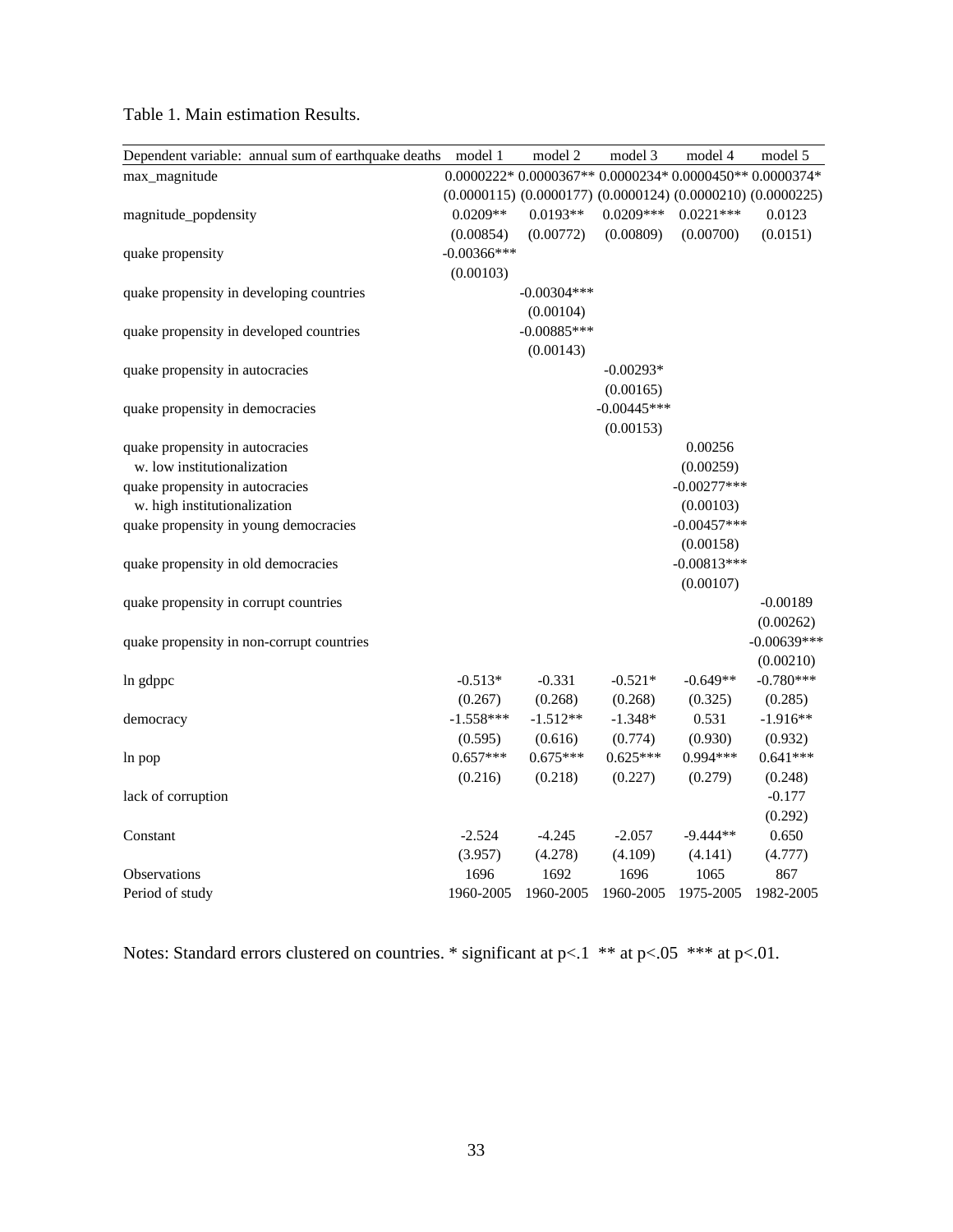#### Table 2. Robustness tests.

| Dependent variable:<br>sum of<br>annual<br>earthquake deaths | Propensity: $\geq 5$<br>(Richter) | Propensity: $\geq 6.5$<br>(Richter) | Propensity: largest<br>quake | Only quakes $> 6$<br>(Richter) | Executive years in<br>office incl. |
|--------------------------------------------------------------|-----------------------------------|-------------------------------------|------------------------------|--------------------------------|------------------------------------|
| Model 1                                                      |                                   |                                     |                              |                                |                                    |
| quake propensity                                             | $-0.000248***$                    | $-0.0139***$                        | $-0.00114***$                | $-0.00387***$                  | $-0.00343**$                       |
|                                                              | (0.0000688)                       | (0.00382)                           | (0.000273)                   | (0.000981)                     | (0.00166)                          |
| Model 2                                                      |                                   |                                     |                              |                                |                                    |
| propensity in developing countries                           | $-0.000207$ ***                   | $-0.0118***$                        | $-0.000997***$               | $-0.00332***$                  | $-0.00275*$                        |
|                                                              | (0.0000698)                       | (0.00378)                           | (0.000240)                   | (0.000908)                     | (0.00160)                          |
| propensity in developed countries                            | $-0.000740***$                    | $-0.0316***$                        | $-0.00172***$                | $-0.00940$ ***                 | $-0.0103***$                       |
|                                                              | (0.000116)                        | (0.00527)                           | (0.000333)                   | (0.00154)                      | (0.00187)                          |
| Model 3                                                      |                                   |                                     |                              |                                |                                    |
| propensity in autocracies                                    | $-0.000202*$                      | $-0.0114**$                         | $-0.00104***$                | $-0.00311**$                   | $-0.000981$                        |
|                                                              | (0.000121)                        | (0.00556)                           | (0.000267)                   | (0.00150)                      | (0.00230)                          |
| propensity in democracies                                    | $-0.000286***$                    | $-0.0173***$                        | $-0.00134***$                | $-0.00472***$                  | $-0.00752***$                      |
|                                                              | (0.000109)                        | (0.00541)                           | (0.000313)                   | (0.00141)                      | (0.00161)                          |
| Model 4                                                      |                                   |                                     |                              |                                |                                    |
| propensity in autocracies                                    | 0.000213                          | 0.00920                             | $0.00245**$                  | 0.00201                        | 0.00143                            |
| w. low institutionalization                                  | (0.000220)                        | (0.00935)                           | (0.00122)                    | (0.00254)                      | (0.00303)                          |
| propensity in autocracies                                    | $-0.000184**$                     | $-0.0104***$                        | $-0.000548**$                | $-0.00254**$                   | $-0.00207**$                       |
| w. high institutionalization                                 | (0.0000724)                       | (0.00375)                           | (0.000232)                   | (0.00101)                      | (0.000985)                         |
| propensity in young democracies                              | $-0.000295***$                    | $-0.0188***$                        | $-0.00110***$                | $-0.00476***$                  | $-0.00440**$                       |
|                                                              | (0.000103)                        | (0.00594)                           | (0.000404)                   | (0.00119)                      | (0.00175)                          |
| propensity in old democracies                                | $-0.000568***$                    | $-0.0300***$                        | $-0.00173***$                | $-0.00800$ ***                 | $-0.00809$ ***                     |
|                                                              | (0.0000870)                       | (0.00418)                           | (0.000303)                   | (0.00110)                      | (0.00103)                          |
| Model 5                                                      |                                   |                                     |                              |                                |                                    |
| propensity in corrupt countries                              | $-0.000173$                       | $-0.00596$                          | $-0.000949**$                | $-0.00225$                     | $0.00303**$                        |
|                                                              | (0.000205)                        | (0.0100)                            | (0.000415)                   | (0.00242)                      | (0.00149)                          |
| propensity in non-corrupt countries                          | $-0.000564***$                    | $-0.0243***$                        | $-0.00133***$                | $-0.00718***$                  | $-0.00381*$                        |
|                                                              | (0.000169)                        | (0.00749)                           | (0.000301)                   | (0.00190)                      | (0.00216)                          |

Notes: Standard errors clustered on countries. \* significant at  $p<.1$  \*\* at  $p<.05$  \*\*\* at  $p<.01$ .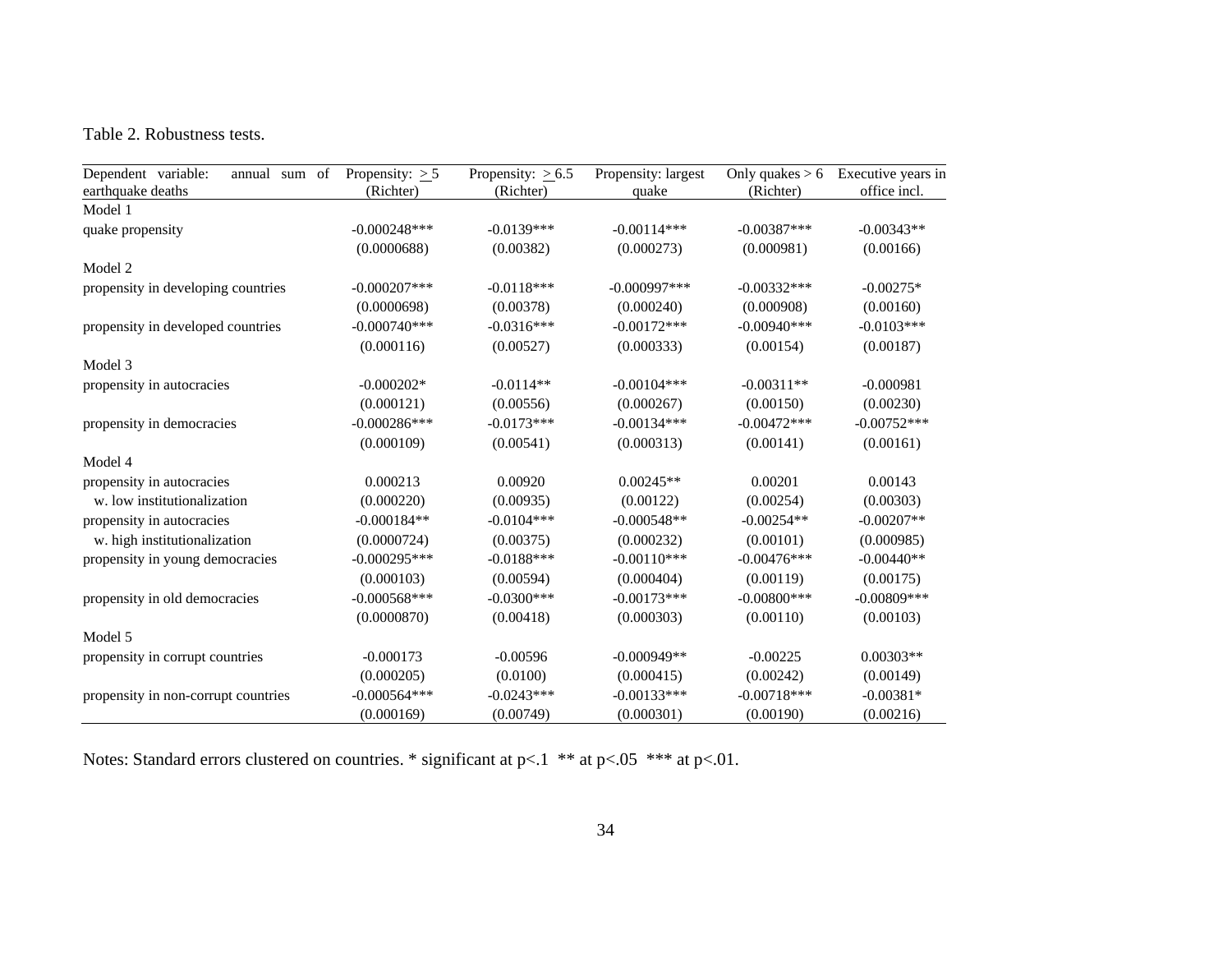|                                     | Mean       | Std. Dev. | Mininum    | Maximum    |
|-------------------------------------|------------|-----------|------------|------------|
| Model 1                             |            |           |            |            |
| quake propensity                    | $-0.00365$ | 0.00011   | $-0.00397$ | $-0.00339$ |
|                                     | 0.00104    | 0.00002   | 0.00096    | 0.00109    |
| Model 2                             |            |           |            |            |
| propensity in developing countries  | $-0.00302$ | 0.00010   | $-0.00330$ | $-0.00268$ |
|                                     | 0.00105    | 0.00003   | 0.00098    | 0.00116    |
| propensity in developed countries   | $-0.00886$ | 0.00015   | $-0.00938$ | $-0.00853$ |
|                                     | 0.00143    | 0.00002   | 0.00139    | 0.00149    |
| Model 3                             |            |           |            |            |
| propensity in autocracies           | $-0.00293$ | 0.00015   | $-0.00351$ | $-0.00257$ |
|                                     | 0.00165    | 0.00010   | 0.00132    | 0.00205    |
| propensity in democracies           | $-0.00445$ | 0.00014   | $-0.00490$ | $-0.00384$ |
|                                     | 0.00152    | 0.00005   | 0.00135    | 0.00177    |
| Model 4                             |            |           |            |            |
| propensity in autocracies           | 0.00699    | 0.00055   | 0.00512    | 0.00887    |
| w. low institutionalization         | 0.00669    | 0.00037   | 0.00492    | 0.00748    |
| propensity in autocracies           | $-0.00353$ | 0.00011   | $-0.00380$ | $-0.00322$ |
| w. high institutionalization        | 0.00116    | 0.00004   | 0.00102    | 0.00125    |
| propensity in young democracies     | $-0.00630$ | 0.00018   | $-0.00697$ | $-0.00561$ |
|                                     | 0.00171    | 0.00003   | 0.00161    | 0.00177    |
| propensity in old democracies       | $-0.00905$ | 0.00011   | $-0.00933$ | $-0.00878$ |
|                                     | 0.00097    | 0.00002   | 0.00093    | 0.00102    |
| Model 5                             |            |           |            |            |
| propensity in corrupt countries     | $-0.00143$ | 0.00025   | $-0.00214$ | $-0.00082$ |
|                                     | 0.00290    | 0.00010   | 0.00261    | 0.00317    |
| propensity in non-corrupt countries | $-0.00675$ | 0.00023   | $-0.00747$ | $-0.00603$ |
|                                     | 0.00216    | 0.00006   | 0.00200    | 0.00230    |

Table 3. Summary Statistics of the Monte Carlo Analysis testing the Importance of Measurement Error (based on 100 iterations)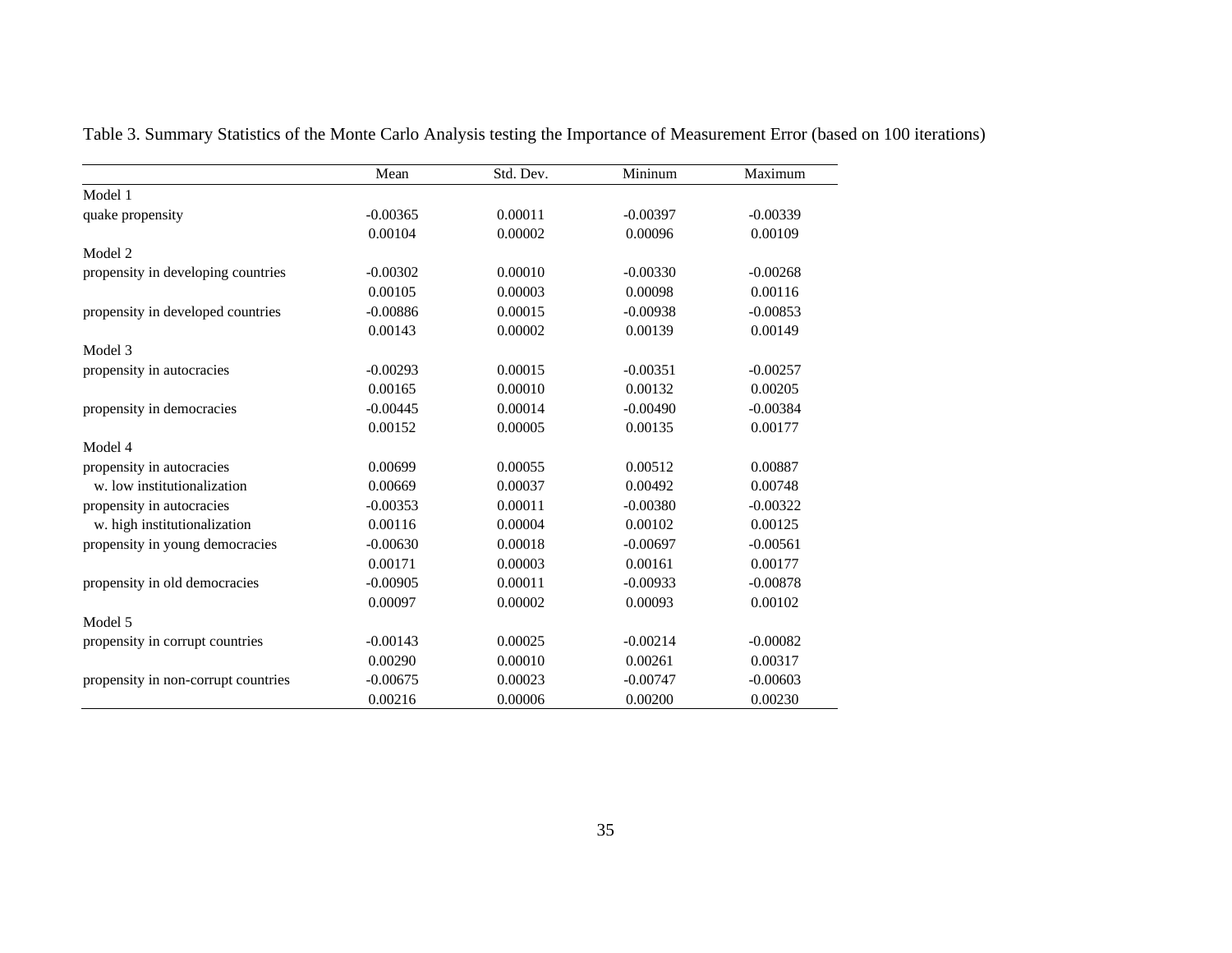Appendix 1. The exponential nature of the Richter scale in terms of explosive equivalent.

| Richter scale 1000 Tons TNT equivalent |
|----------------------------------------|
| 32                                     |
| 178                                    |
| 1,000                                  |
| 5,600                                  |
| 32,000                                 |
| 178,000                                |
| 1,000,000                              |
| 5,600,000                              |
| 32,000,000                             |
|                                        |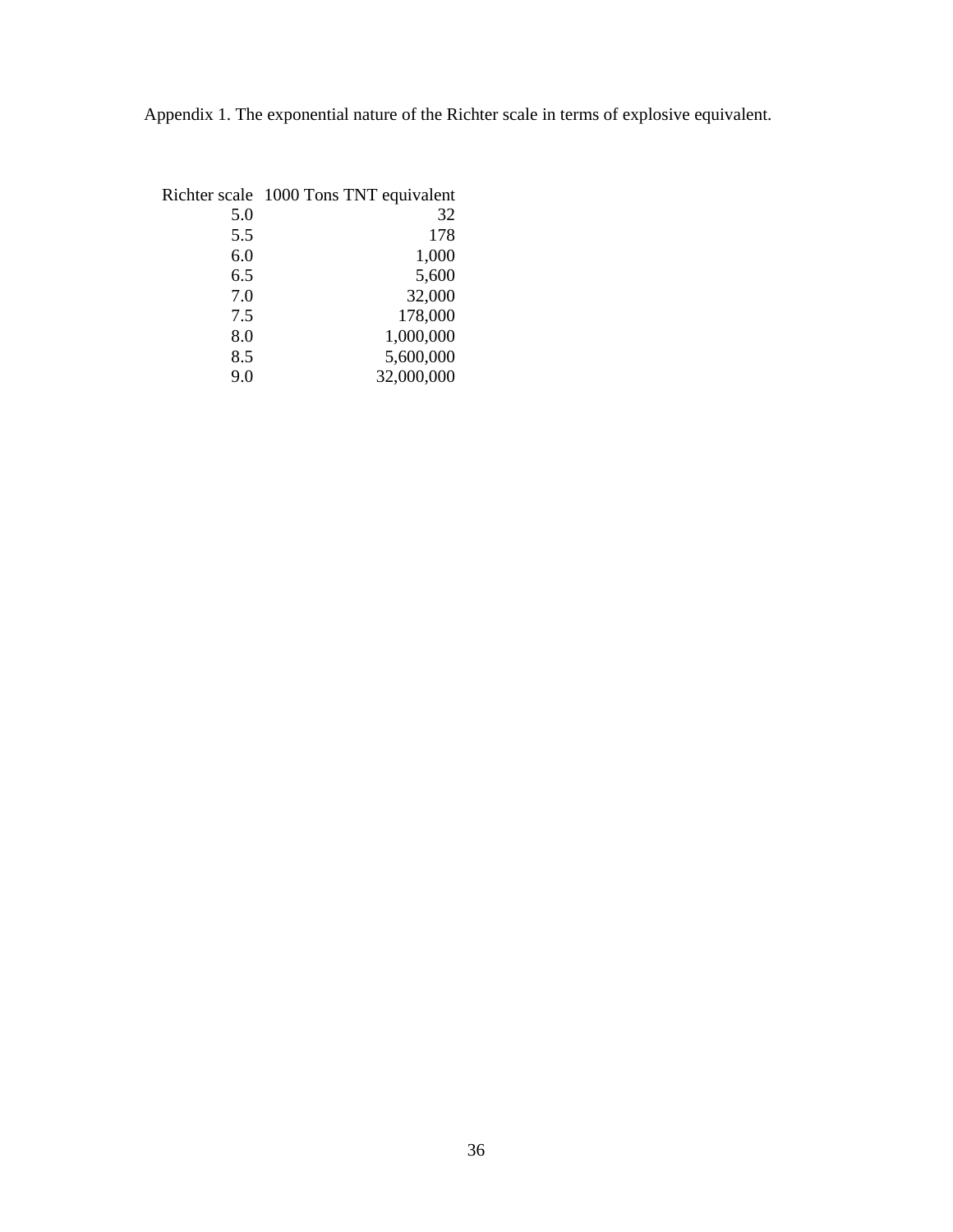#### **References**

- Ai, C. and E.C. Norton (2003). "Interaction Terms in Logit and Probit Models." *Economics Letters* 80: 123-129.
- Anbarci, Nejat, Monica Escaleras, and Charles A. Register (2005). "Earthquake fatalities: the interaction of nature and political economy." *Journal of Public Economics* 89 (9- 10):1907-1933.
- Beck, Thorsten, George Clarke, Alberto Groff, Philip Keefer, and Patrick Walsh (2001). "New Tools in Comparative Political Economy: The Database of Political Institutions." *World Bank Economic Review* 15 (1): 165–76.
- Blondet, Marcial, Gladys Villa Garcia M., and Svetlana Brzev (no date). "Earthquake-Resistant Construction of Adobe Buildings: A Tutorial." EERI/IAEE World Housing Encyclopedia, http://www.world-housing.net/.
- Bueno de Mesquita, Bruce, Alastair Smith, Randolph M. Siverson and James D. Morrow (2003). *The Logic of Political Survival*. Cambridge, MA: MIT Press.
- Camerer, Colin and Howard Kunreuther (1989). "Decision Processes for Low Probability Events: Policy Implications." *Journal of Policy Analysis and Management* 8: 565-592.
- Ellwood, J. and L. Ellwood. (1998) Political Engineering for Earthquakes paper presented at the PEER Workshop, Berkeley, May 14-15 1998
- Escaleras, Monica, Nejat Anbarci., and Charles A. Register (2007). "Public sector corruption and major earthquakes: A potentially deadly interaction." *Public Choice* 132: 209-230.
- Ferejohn, John (1986). "Incumbent performance and electoral control." *Public Choice* 50: 5- 26
- Gehlbach, Scott and Philip Keefer (2009). "Private Investment and the Institutionalization of Collective Action in Autocracies: Ruling Parties, Militaries, and Bureaucracies." Working Paper, Department of Political Science, University of Wisconsin, Madison.
- Healy, Andrew J. and Neil Malhotra (2008). "Mass and Elite Preferences for Disaster Relief and Prevention Spending: Retrospective Voting and Failures in Electoral Accountability." Working Paper, Department of Economics, Loyola Marymount University.
- Kahn, M. E. (2005). "The death toll from natural disasters: the role of income, geography, and institutions." *Review of Economics and Statistics* 87 (2): 271-284.
- Kahnemann, Daniel, P. Slovic and A. Tversky (1982). *Judgement under Uncertainty: Heuristics and Biases*. New York: Cambridge University Press.
- Keefer, Philip (2007). "Elections, special interests and financial crisis." *International Organization* 61(3): 607-642 (Summer).
- Keefer, Philip and Stuti Khemani (2005). "Democracy, Public Expenditures and the Poor." *World Bank Research Observer*. 20:1, p. 1-28 (Spring).
- Keefer, Philip and Razvan Vlaicu (2008). "Democracy, Credibility and Clientelism." *Journal of Law, Economics and Organization* 24:2, 371-406 (October).
- Kenny, Charles (2009). "Why Do People Die in Earthquakes? The Costs, Benefits and Institutions of Disaster Risk Reduction in Developing Countries." World Bank Policy Research Working Paper 4823 (January).